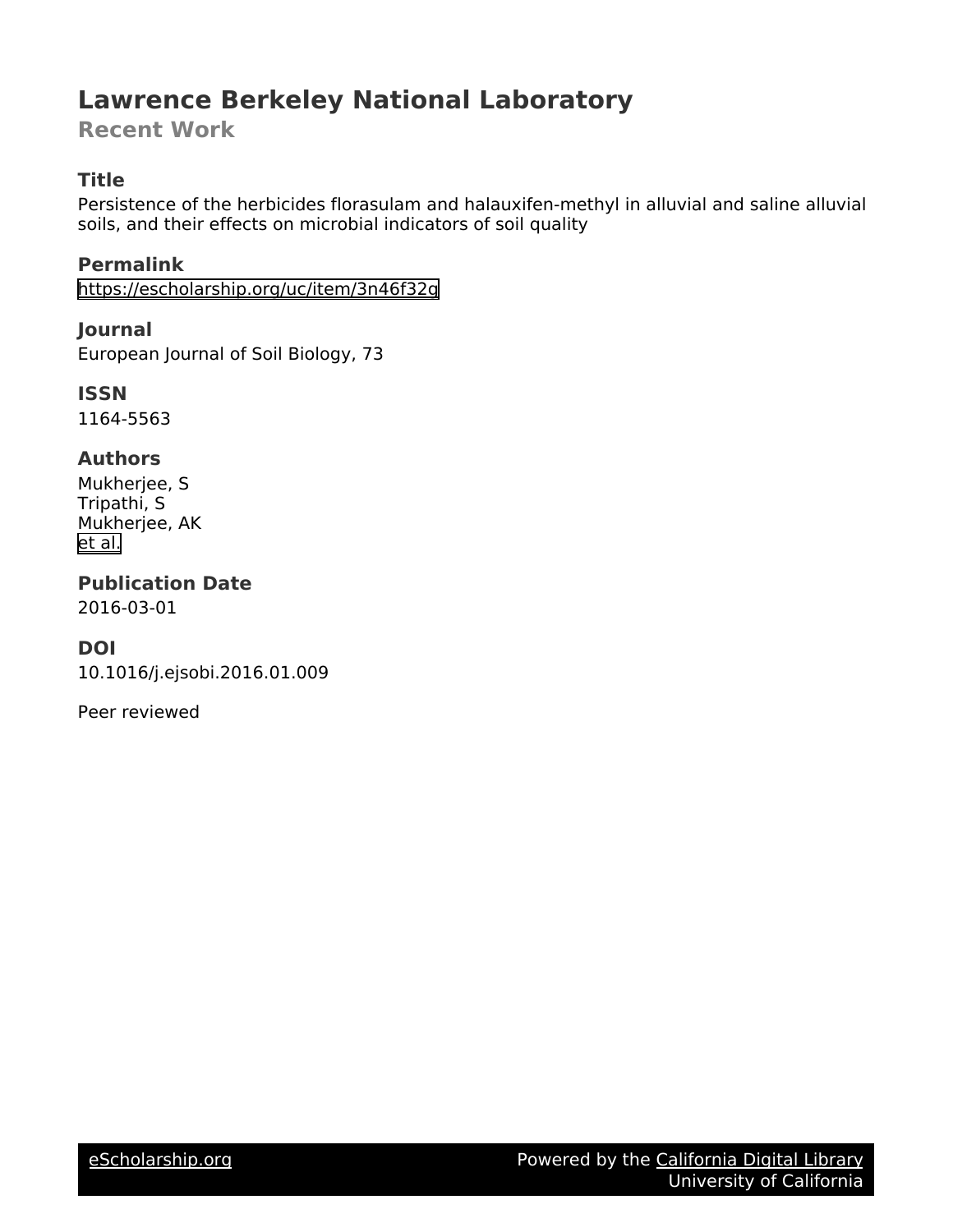# Persistence of the herbicides florasulam and halauxifen-methyl in alluvial and saline alluvial soils, and their effects on microbial indicators of soil quality

Author links open overlay panel<u>SubhadeepMukherjee<sup>a</sup>[SudiptaTripathi](https://www.sciencedirect.com/science/article/pii/S1164556316300097?via%3Dihub#!)ªAritra</u> <u>KumarMukherjeeªAnjanBhattacharyyaªKalyanChakrabarti</u>ª Show more

<https://doi.org/10.1016/j.ejsobi.2016.01.009>[Get rights and content](https://s100.copyright.com/AppDispatchServlet?publisherName=ELS&contentID=S1164556316300097&orderBeanReset=true)

# **Highlights**

•

Florasulam and halauxifen-methyl degraded rapidly in soil with a half-life of less than 18 days.

•

•

Recommended doses of the herbicides did not ultimately impair, respiration or the degradation of or β-glucosidase.

qCO<sup>2</sup> and qFDHA, indicated that the soil microbial biomass could overcome the stress imposed upon them at the recommended doses.

# Abstract

The persistence of florasulam and halauxifen-methyl in combination was investigated in an alluvial (AL) and saline alluvial (SAL) soils under laboratory condition at field recommended (FR) dose (i.e. 12.76 g a.i. ha−1), 10 FR and 0FR (control) throughout the experiment. Effect of these [herbicides](https://www.sciencedirect.com/topics/earth-and-planetary-sciences/herbicides) on soil microbial biomass carbon (MBC), basal [soil respiration](https://www.sciencedirect.com/topics/earth-and-planetary-sciences/soil-respiration) (BSR), substrate induced soil respiration (SIR), [hydrolysis](https://www.sciencedirect.com/topics/earth-and-planetary-sciences/hydrolysis) of [fluorescein](https://www.sciencedirect.com/topics/agricultural-and-biological-sciences/fluorescein) diacetate (FDHA) and β-glucosidase activities was also measured under same conditions. The residues of florasulam and haluaxifen-methyl were extracted with [acetonitrile](https://www.sciencedirect.com/topics/earth-and-planetary-sciences/acetonitrile) using modified QuChERS method, followed by quantification using [liquid chromatography-mass spectrometry](https://www.sciencedirect.com/topics/agricultural-and-biological-sciences/liquid-chromatography-mass-spectrometry) (LC-MS/MS). Half-lives of florasulam and halauxifen-methyl were in the range of 12.65–16.82 days and 7.13– 10.24 days in AL respectively and the same for SAL was 15.28–17.60 days and 7.25– 8.88 days. Herbicide treatment inhibited MBC, BSR, SIR, and microbial metabolic quotient ( $qCO<sub>2</sub>$ ) up to 30 days of incubation at the applied doses in both the soils. At the end of incubation, FR treated soils became statistically at par with control. However, the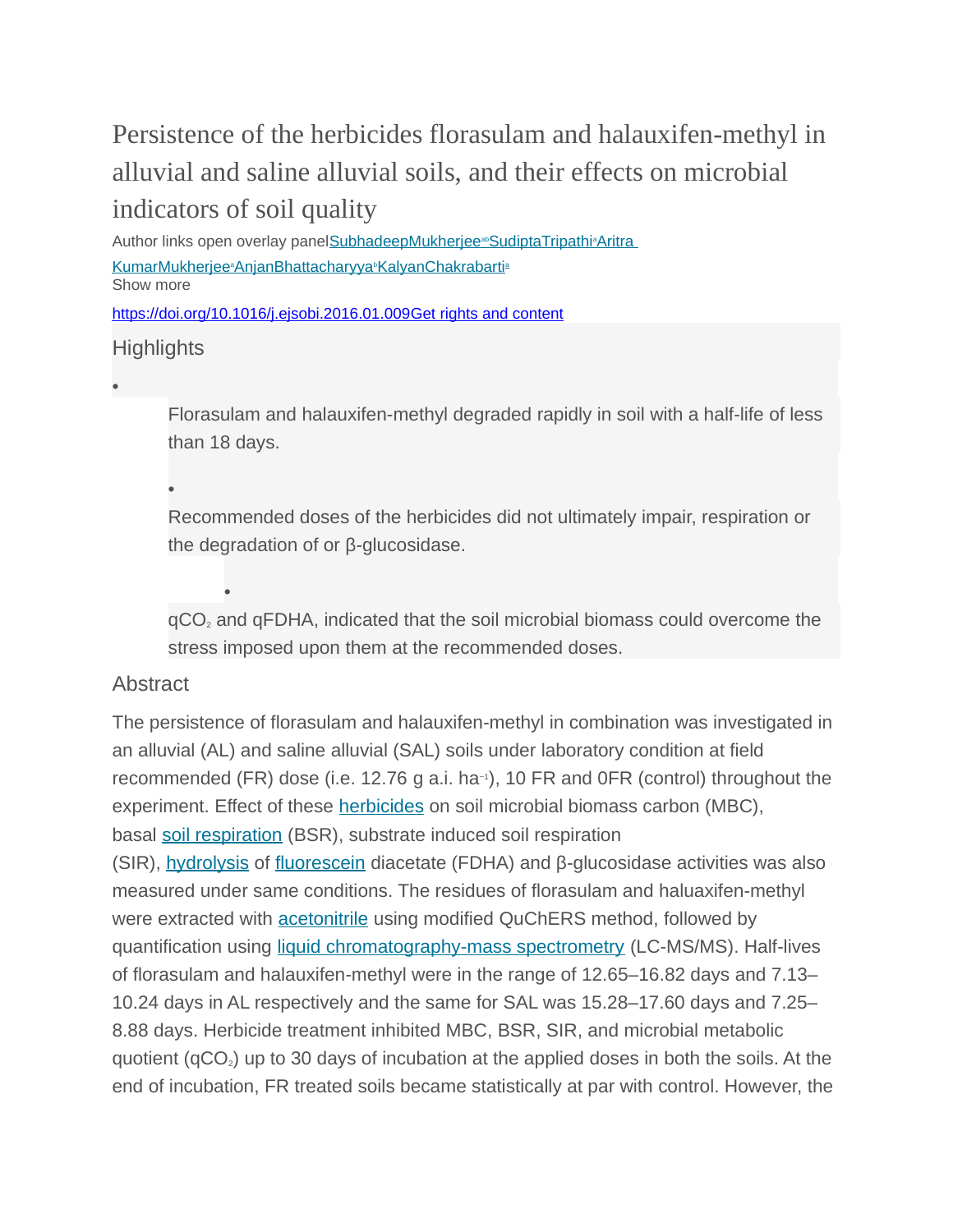FDHA and β-glucosidase activities were affected in both the soils at the applied doses of the herbicide up to 15 days. Thereafter, the FR treated soils were statistically at par with control. Data revealed that, recommended dose of this herbicide formulation did not ultimately impair microbial components of the studied soils.

#### **[Previous](https://www.sciencedirect.com/science/article/pii/S1164556316300085)** article in issue **Next** [article in](https://www.sciencedirect.com/science/article/pii/S1164556316300115) issue

Keywords Florasulam Halauxifen-methyl Microbial parameters Alluvial soil Saline alluvial soil

# 1. Introduction

Recent strategies for maximizing agricultural productivity is primarily dependent on the use of high yielding seeds, application of fertilizer and synthetically produced pesticides. [Herbicides,](https://www.sciencedirect.com/topics/earth-and-planetary-sciences/herbicides) in particular, are the important components to protect crops from weed infestation, and those are directly applied to soil. Soil acts as a large sink of applied pesticides where most of the transformation of pesticides occurs. Soil [types](https://www.sciencedirect.com/topics/earth-and-planetary-sciences/soil-type) have a profound influence in this respect. Soils vary with respect to their physical, chemical and microbiological properties. All these properties lead to transformation processes [\[1\].](https://www.sciencedirect.com/science/article/pii/S1164556316300097?via%3Dihub#bib1) Of those, microbiological transformations are the predominant [\[2\].](https://www.sciencedirect.com/science/article/pii/S1164556316300097?via%3Dihub#bib2) A good pesticide is one that dissipates immediately after performing their assigned role. However, this being rarely the case, they may remain into the soil and affect soil [microbial activities](https://www.sciencedirect.com/topics/earth-and-planetary-sciences/microbial-activity) [\[3\],](https://www.sciencedirect.com/science/article/pii/S1164556316300097?via%3Dihub#bib3) [\[4\],](https://www.sciencedirect.com/science/article/pii/S1164556316300097?via%3Dihub#bib4) resulting in alteration of usual functions of terrestrial [ecosystem](https://www.sciencedirect.com/topics/earth-and-planetary-sciences/terrestrial-ecosystem) [\[5\].](https://www.sciencedirect.com/science/article/pii/S1164556316300097?via%3Dihub#bib5) Thus, it is prudent to evaluate the fate and impact of new herbicides on [soil microorganisms](https://www.sciencedirect.com/topics/earth-and-planetary-sciences/soil-microorganisms) prior to their introduction in a particular soil and climate. [Sulfonylurea](https://www.sciencedirect.com/topics/agricultural-and-biological-sciences/sulfonylurea) is a well known herbicide for weed killing through inhibition of acetolactate synthase (ALS). A number of studies related to their impact on non-target sites of these herbicides have been published [\[6\],](https://www.sciencedirect.com/science/article/pii/S1164556316300097?via%3Dihub#bib6) [\[7\],](https://www.sciencedirect.com/science/article/pii/S1164556316300097?via%3Dihub#bib7) [\[8\].](https://www.sciencedirect.com/science/article/pii/S1164556316300097?via%3Dihub#bib8) To overcome the shortfall of sulfonylurea herbicides [\[9\],](https://www.sciencedirect.com/science/article/pii/S1164556316300097?via%3Dihub#bib9) after late '90s a new group of ALS inhibitors,

triazolopyridine [sulfonamide,](https://www.sciencedirect.com/topics/agricultural-and-biological-sciences/sulfonamide) have been marketed. Florasulam (N-[2,6-difluorophenyl]-8 fluoro-5-methoxy [1,2,4] triazolo [1,5-c] pyrimidine-2-sulfonamide) belongings to this group commonly used as mixtures with other herbicides of different mode of action [\[9\].](https://www.sciencedirect.com/science/article/pii/S1164556316300097?via%3Dihub#bib9) Halauxifen-methyl (methyl 4-amino-3-chloro-6-[4-chloro-2-fluoro-3-methoxyphenyl])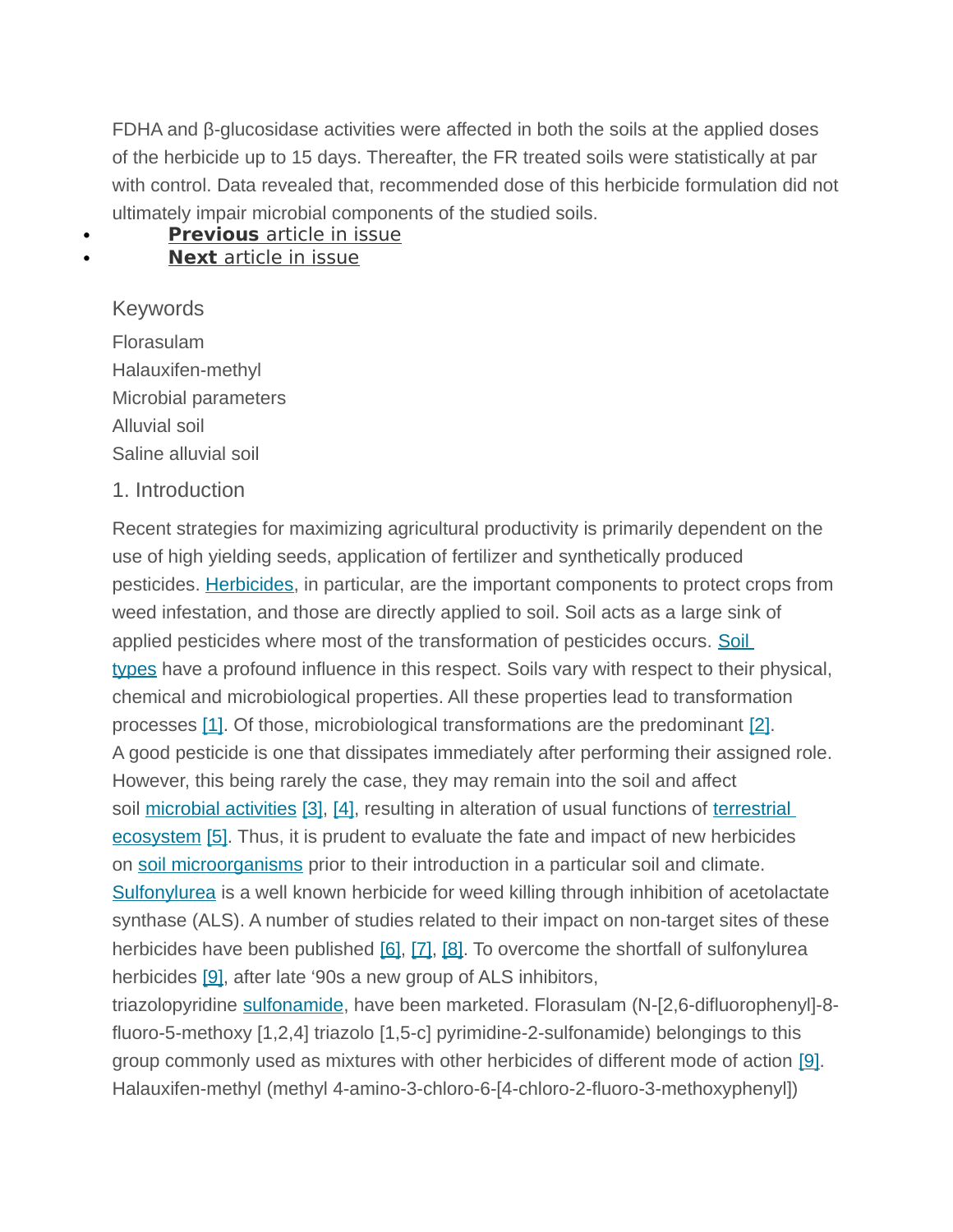pyridine-2-carboxylate) is the first member of a new synthetic [auxin](https://www.sciencedirect.com/topics/earth-and-planetary-sciences/auxins) herbicides, the arylpicolinates. Together with florasulam it can provide a new option for controlling **[broadleaf weeds](https://www.sciencedirect.com/topics/agricultural-and-biological-sciences/broadleaf-weeds)** in food and **forage crops**. It is likely to be introduced within short time in [tropical climates](https://www.sciencedirect.com/topics/earth-and-planetary-sciences/tropical-climate) like India. Information is available only on the persistence of this herbicide mixture under field condition [\[10\],](https://www.sciencedirect.com/science/article/pii/S1164556316300097?via%3Dihub#bib10) [\[11\].](https://www.sciencedirect.com/science/article/pii/S1164556316300097?via%3Dihub#bib11) It is prudent to understand the fate of these herbicides on their persistence pattern and their impact on microbial and biochemical components in different types of soils.

Microbial biomass carbon (MBC) is an important attribute of soil quality [\[12\],](https://www.sciencedirect.com/science/article/pii/S1164556316300097?via%3Dihub#bib12) and they give an early warning of soil disturbances due to natural and anthropogenic stresses [\[13\].](https://www.sciencedirect.com/science/article/pii/S1164556316300097?via%3Dihub#bib13) The MBC has been used as a tool of determining pesticide

[toxicity](https://www.sciencedirect.com/topics/agricultural-and-biological-sciences/toxicity-class) [\[7\],](https://www.sciencedirect.com/science/article/pii/S1164556316300097?via%3Dihub#bib7) [\[14\],](https://www.sciencedirect.com/science/article/pii/S1164556316300097?via%3Dihub#bib14) [\[15\].](https://www.sciencedirect.com/science/article/pii/S1164556316300097?via%3Dihub#bib15) Both basal and substrate induced [soil respirations](https://www.sciencedirect.com/topics/earth-and-planetary-sciences/soil-respiration) (BSR and SIR respectively), and [enzyme](https://www.sciencedirect.com/topics/earth-and-planetary-sciences/enzyme) activities are the long standing methods in deciding microbial activities in soil. Changes in soil respirations have been used as an important parameter for pesticide toxicity estimation  $[16]$ . The microbial metabolic quotient (qCO<sub>2</sub>)  $[17]$  has been widely used as a measure for detection of the effect of **[xenobiotic](https://www.sciencedirect.com/topics/earth-and-planetary-sciences/xenobiotics)** compounds on soil [microflora.](https://www.sciencedirect.com/topics/earth-and-planetary-sciences/microflora) Effect of pesticides on [soil enzyme activity](https://www.sciencedirect.com/topics/agricultural-and-biological-sciences/soil-enzyme-activity) has been recorded [\[18\].](https://www.sciencedirect.com/science/article/pii/S1164556316300097?via%3Dihub#bib18) The β-glucosidase is an important enzyme in terrestrial [carbon cycle](https://www.sciencedirect.com/topics/earth-and-planetary-sciences/carbon-cycle) producing [glucose,](https://www.sciencedirect.com/topics/earth-and-planetary-sciences/glucose) which constitutes important energy source for microbial biomass [\[19\].](https://www.sciencedirect.com/science/article/pii/S1164556316300097?via%3Dihub#bib19) Thus determination of β-glucosidase has been suggested as a good indicator of soil quality among other hydrolytic [enzyme activities](https://www.sciencedirect.com/topics/agricultural-and-biological-sciences/enzyme-assay) [\[20\]](https://www.sciencedirect.com/science/article/pii/S1164556316300097?via%3Dihub#bib20) and is not confounded by any soil input  $[21]$ . Pesticide influence on β-glucosidase activity has been reported  $[22]$ ,  $[23]$ . The [fluorescein](https://www.sciencedirect.com/topics/agricultural-and-biological-sciences/fluorescein) di-acetate [hydrolysis](https://www.sciencedirect.com/topics/earth-and-planetary-sciences/hydrolysis) is a broad spectrum enzyme assay because such hydrolysis requires the simultaneous mediation of [protease,](https://www.sciencedirect.com/topics/earth-and-planetary-sciences/protease) [lipase,](https://www.sciencedirect.com/topics/agricultural-and-biological-sciences/lipase) and esterase activities [\[24\],](https://www.sciencedirect.com/science/article/pii/S1164556316300097?via%3Dihub#bib24) [\[25\]](https://www.sciencedirect.com/science/article/pii/S1164556316300097?via%3Dihub#bib25) and this activity occurs within a numbers of primary [decomposers](https://www.sciencedirect.com/topics/earth-and-planetary-sciences/decomposers) like bacteria and fungi [\[26\].](https://www.sciencedirect.com/science/article/pii/S1164556316300097?via%3Dihub#bib26) This enzyme assay is a better choice from soil quality perspective than individual soil enzyme assay [\[21\]](https://www.sciencedirect.com/science/article/pii/S1164556316300097?via%3Dihub#bib21) and has been used in pesticide toxicity studies.

The aim of this study was to evaluate the persistence behavior of the mixture formulation containing florasulam and halauxifen-methyl in tropical alluvial and saline [alluvial soils](https://www.sciencedirect.com/topics/earth-and-planetary-sciences/alluvial-soil) when applied at FR (field recommended) and 10 FR doses, and to find out the correlation of dynamics of the herbicides with that of microbial components and enzyme activities. To determine the effects on microbial components, MBC, BSR and SIR were measured and microbial metabolic quotient ( $qCO<sub>2</sub>$ ) was calculated. Soil enzyme activities (hydrolysis of fluorescein di-acetate and β-glucosidase) were also carried out and specific hydrolytic activity (qFDHA) was evaluated. Such information for this herbicide mixture is lacking.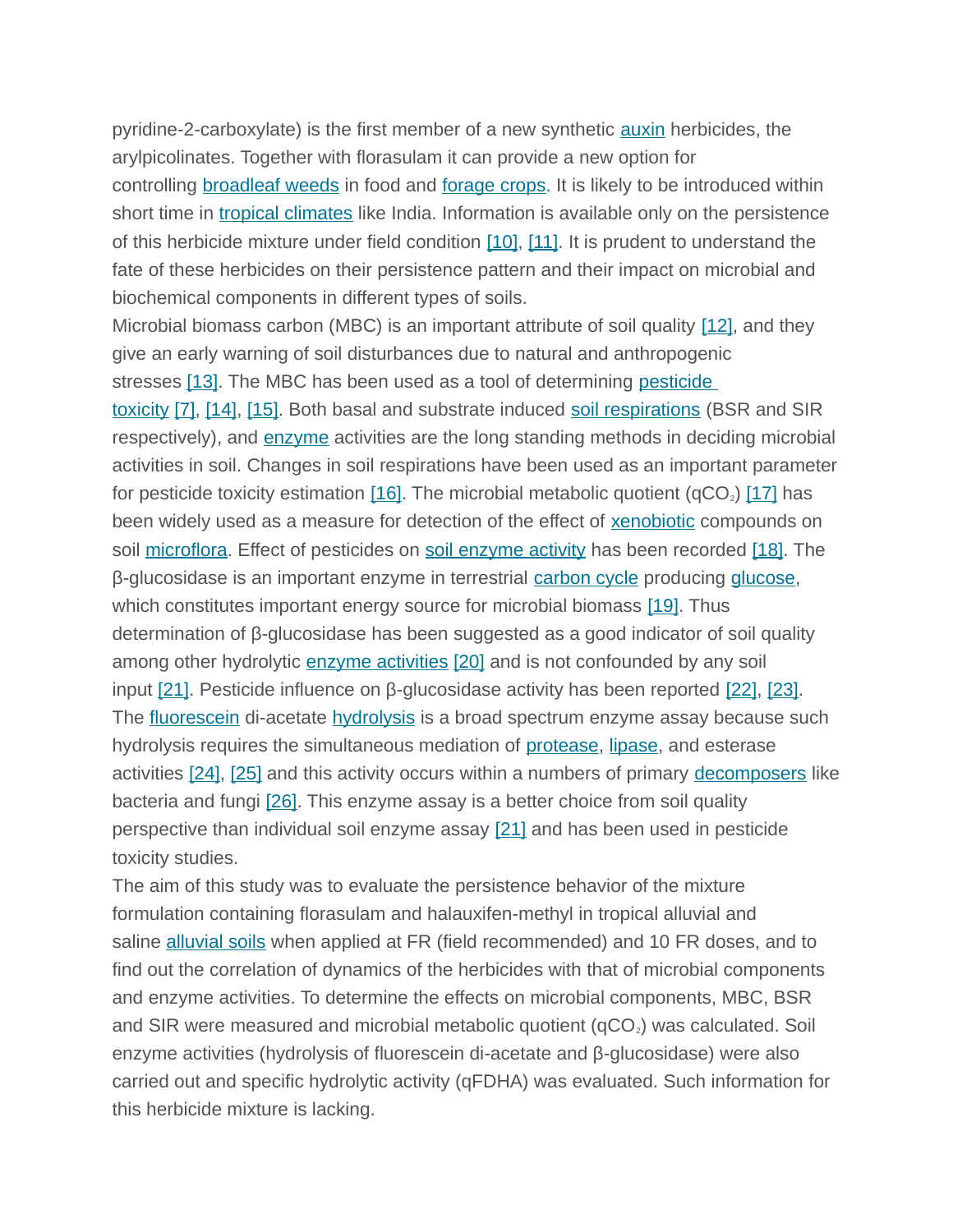# 2. Materials and methods

# 2.1. Collection of soil samples

The AL (Typic udifluvent) and SAL (Typic endoaquept) were used for this present study. The AL and SAL (0–15 cm) were collected in the month of January, 2014 from the agricultural fields of Bidhan Chandra Krishi Viswavidyalaya Experimental Farm at Mohanpur, India (N 22°56′ E 88°31′) and the Agricultural Experimental Farm of Central [Soil Salinity](https://www.sciencedirect.com/topics/earth-and-planetary-sciences/soil-salinity) Research Institute, Canning Town, India (N 22°15′ E 88°40′) respectively. The selected sites had no history of pesticide treatment in the recent past. Collected soil samples were sieved (2 mm) and maintained at 60% [water-holding](https://www.sciencedirect.com/topics/agricultural-and-biological-sciences/field-capacity)  [capacity](https://www.sciencedirect.com/topics/agricultural-and-biological-sciences/field-capacity) of soil by adding the required amount of distilled water. The soil samples were incubated at  $28 \pm 2$  °C in dark for 7 days before the commencement of dynamics of [herbicides,](https://www.sciencedirect.com/topics/earth-and-planetary-sciences/herbicides) microbiological and biochemical analyses. The physico–chemical parameters of the soils were determined by standard procedures [\[27\]u](https://www.sciencedirect.com/science/article/pii/S1164556316300097?via%3Dihub#bib27)sing air dried soil samples.

The AL was a [clay loam](https://www.sciencedirect.com/topics/earth-and-planetary-sciences/clay-loam) containing 33.2% sand, 30.2% silt and 36.6% clay and the pH, EC<sub>e</sub>(dS m<sup>-1</sup>), <u>[organic carbon](https://www.sciencedirect.com/topics/earth-and-planetary-sciences/organic-carbon)</u> (g kg<sup>-1</sup>) and total nitrogen (g kg<sup>-1</sup>) were 6.85, 0.87, 10.3 and 0.98 respectively. The SAL was also a clay loam containing 25.7% sand, 45.3% silt and 29.0% clay and the pH, EC<sub>e</sub> (dS m<sup>-1</sup>), organic carbon (g kg<sup>-1</sup>) and total nitrogen (g kg<sup>-1</sup>) were 7.50, 5.60, 9.3 and 0.91 respectively.

# 2.2. Experimental plan

Altogether seventy-five pots (twenty-five each for 0FR, FR and 10 FR) each containing 250 g of soil were set up for the persistence study as well as microbiological and biochemical parameters for 5, 10, 15, 30 and 45 days. For persistence study at 0 day another fifteen pots (five each for 0FR, FR and 10FR) were set up and the soil samples were collected 2 h after herbicide treatment. The pots were covered with perforated [polypropylenes](https://www.sciencedirect.com/topics/earth-and-planetary-sciences/polypropylene)heets and incubated at  $28 \pm 2$  °C in dark. The formulation (florasulam 10% + halauxifen-methyl 10.4% WG, Dow Agro-Sciences, India) was dissolved in distilled water and applied to soils at FR (12.76 g a.i. ha−1) and 10 FR (127.6 g a.i. ha−1). The final concentration of the applied doses were 5.7 μg kg−1 (FR) and 57 μg kg−1 (10 FR) obtained assuming bulk density of soil was 1.5 g cm−3 and even distribution of applied herbicide. The control (0FR) soils received only equal volumes of distilled water. The 10 FR dose is recommended for ecotoxicological experiments in laboratory incubation study to testify the side effect of pesticide on soil [microflora](https://www.sciencedirect.com/topics/earth-and-planetary-sciences/microflora) [\[28\],](https://www.sciencedirect.com/science/article/pii/S1164556316300097?via%3Dihub#bib28) [\[29\].](https://www.sciencedirect.com/science/article/pii/S1164556316300097?via%3Dihub#bib29) Desired moisture content of the soil samples was maintained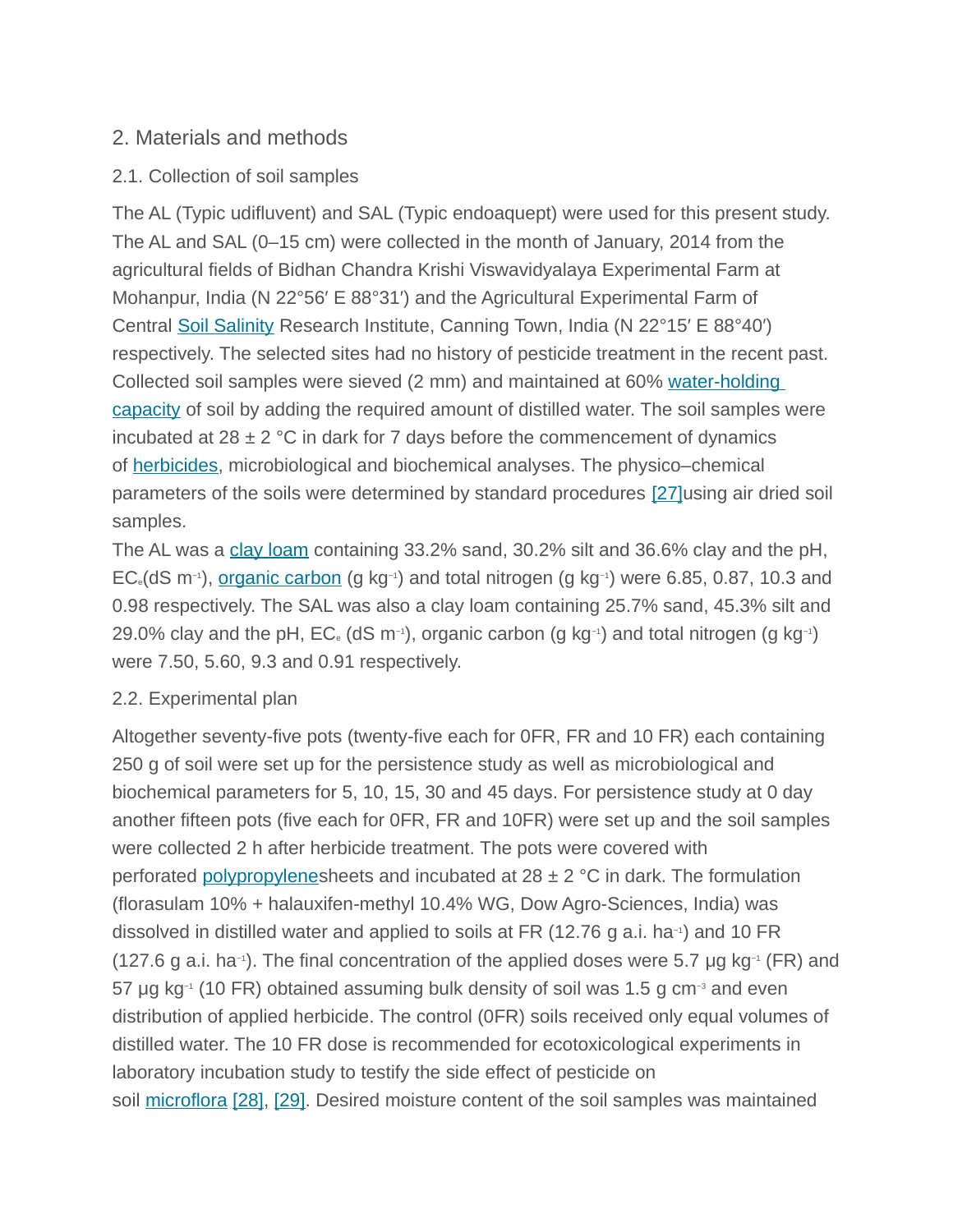by adding requisite quantity of distilled water periodically. Five replicate soil samples were drawn at 5, 10, 15, 30 and 45 days for microbiological and biochemical analyses. Persistence study of the herbicides was carried out with five replicate soil samples drawn at 0, 5, 10, 15, 30 and 45 days.

### 2.3. Residue analysis of florasulam and halauxifen-methyl

The soil sample (10 g) was taken in a 50 mL

fluorinated [ethylene](https://www.sciencedirect.com/topics/earth-and-planetary-sciences/ethylene) [propylene](https://www.sciencedirect.com/topics/earth-and-planetary-sciences/propylene) (FEP) [centrifuget](https://www.sciencedirect.com/topics/earth-and-planetary-sciences/centrifuges)ube (Nalgene, Rochester, NY). 10 mL milli-Q water was added and samples were acidified with 0.1 mL [acetic acid](https://www.sciencedirect.com/topics/earth-and-planetary-sciences/acetic-acid) (Merck, India). It was then vortexed for 1 min for proper incorporation of the acidified water into sample matrix. After 15 min, 10 ml [acetonitrile](https://www.sciencedirect.com/topics/earth-and-planetary-sciences/acetonitrile) (J. T. Baker, [HPLCg](https://www.sciencedirect.com/topics/agricultural-and-biological-sciences/high-performance-liquid-chromatography)rade) was added and shaken vigorously for 1 min. Then 6 g MgSO<sub>4</sub> and 1.5 g NaCl (SRL, India) was added to it and again vortexes for 2 min followed by 15 min vertical shaking. Then the sample was centrifuged for 5 min at 5000 rpm. 2 mL of the supernatant extract was cleaned up with 25 mg primary secondary **[amine](https://www.sciencedirect.com/topics/earth-and-planetary-sciences/amine)** (PSA: Varian, Harbor City, CA; 40 mm particle size) and 25 mg florisil (60–100 mesh; Acros, Geel, Belgium). Quantification of florasulam and halauxifen-methyl residue was done by [High](https://www.sciencedirect.com/topics/agricultural-and-biological-sciences/high-performance-liquid-chromatography)  [performance Liquid Chromatography](https://www.sciencedirect.com/topics/agricultural-and-biological-sciences/high-performance-liquid-chromatography) (HPLC) coupled with tandem mass spectrometry. The HPLC separation was performed by Alliance 2695 separation module liquid [chromatograph\(](https://www.sciencedirect.com/topics/agricultural-and-biological-sciences/chromatography)Waters, Milford, MA, USA) equipped with a [quaternary](https://www.sciencedirect.com/topics/earth-and-planetary-sciences/quaternary) [solvent](https://www.sciencedirect.com/topics/earth-and-planetary-sciences/solvent) delivery system via auto sampler on a reversed phase Symmetry  $C_{18}$  (5 µm; 2.1  $\times$  100 mm) column (Waters, USA). Micromass (Manchester, UK) Quattro Micro triple-quadruple [spectrometer](https://www.sciencedirect.com/topics/earth-and-planetary-sciences/spectrometers) equipped with an electrospray source (ESI) was used for detection and quantification. Injection volume was20 μl and the analysis performed with a flow rate of 0.3 ml min<sup>-1</sup>. The [mobile phase](https://www.sciencedirect.com/topics/agricultural-and-biological-sciences/elution) was composed of (A) water, 5 mM [ammonium](https://www.sciencedirect.com/topics/earth-and-planetary-sciences/ammonium) [acetate](https://www.sciencedirect.com/topics/earth-and-planetary-sciences/acetates) and 0.1% acetic acid and (B) [methanol,](https://www.sciencedirect.com/topics/earth-and-planetary-sciences/methyl-alcohol) 5 mm ammonium acetate and 0.1% acetic acid. Gradient: 0.0–2.0 min – 5.0% B to 95%B, 2.0–8.0 min; back to the initial condition of 5% B, at 10.0 min, it ends with 5% B. Quantification of the residue was performed in [multiple reaction monitoring](https://www.sciencedirect.com/topics/agricultural-and-biological-sciences/selected-reaction-monitoring) (MRM) mode. Ion transitions were 359.87 > 128.90, 359.87 > 81.60 for florasulam and  $344.82 > 250.10$ ,  $344.82 > 285.00$  for halauxifen-methyl respectively. Cone [voltage](https://www.sciencedirect.com/topics/earth-and-planetary-sciences/electric-potential) for florasulam and halauxifen-methyl was set at 28 V and 42 V respectively. The [capillary](https://www.sciencedirect.com/topics/agricultural-and-biological-sciences/capillary) voltage and source temperature was maintained at 0.50 kV and 120 °C. Desolvation temperature was 350 °C. Desolvation gas flow and cone flow were 650.0 L/hr. and 25 L/hr. respectively.

2.4. Microbiological assay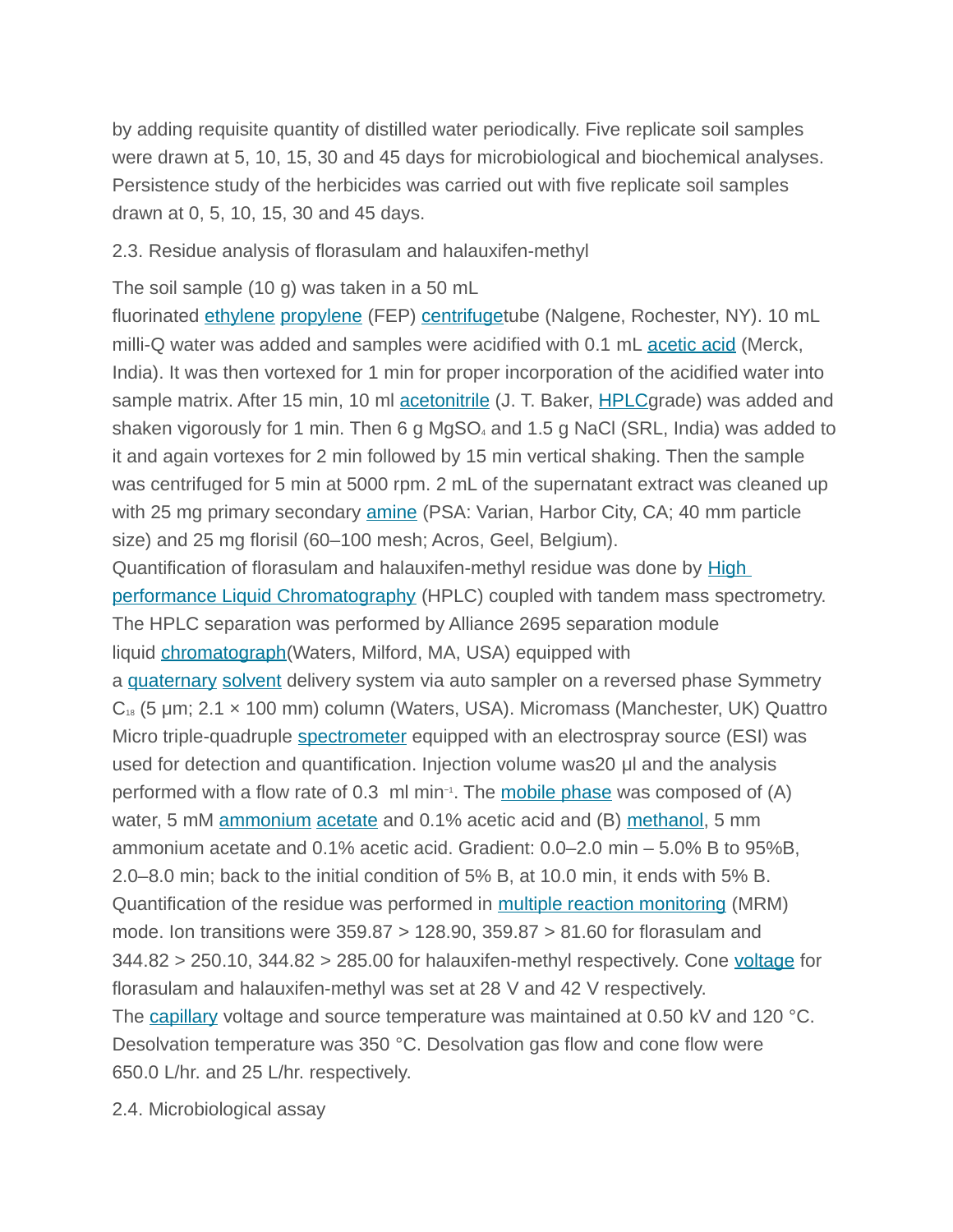The MBC of soils was determined according to Joergensen (1995) [\[30\]](https://www.sciencedirect.com/science/article/pii/S1164556316300097?via%3Dihub#bib30) and Vance et al. (1987) [\[31\].](https://www.sciencedirect.com/science/article/pii/S1164556316300097?via%3Dihub#bib31) [Fumigation](https://www.sciencedirect.com/topics/earth-and-planetary-sciences/fumigation) of soil was carried out by [chloroform](https://www.sciencedirect.com/topics/earth-and-planetary-sciences/chloroform) followed by extraction with 0.5 M K<sub>2</sub>SO<sub>4</sub> solution. The extracted aliquot was refluxed with 0.4 N K<sub>2</sub>Cr<sub>2</sub>O<sub>7</sub> and acid mixture ( $H_2$ SO<sub>4</sub>/H<sub>3</sub>PO<sub>4</sub>; 3:2). Finally, the residual [dichromate](https://www.sciencedirect.com/topics/earth-and-planetary-sciences/chromates) was back titrated with standard [Mohr's salt](https://www.sciencedirect.com/topics/agricultural-and-biological-sciences/ammonium-iron-ii-sulfate) solution (0.04 N). In case of SAL, 1.5% silver sulphate was used prior to reflux with acid mixture. MBC of the soils were calculated using the relationship: MBC = 2.64  $E_c$ , where  $E_c$  is the difference of  $K_2SO_4$  extractable C between the fumigated and un-fumigated soils.

The BSR and SIR of the soils were analyzed according to Alef (1995) [\[32\].](https://www.sciencedirect.com/science/article/pii/S1164556316300097?via%3Dihub#bib32) The estimation of  $CO<sub>2</sub>$  evolved during the incubation of soil (at 22 °C for 24 h) in a closed system was done by trapping  $CO<sub>2</sub>$  in NaOH solution (0.1 M) in a closed container, followed by back [titration](https://www.sciencedirect.com/topics/earth-and-planetary-sciences/titration) with standard HCI solution. For SIR, 0.5% [glucose](https://www.sciencedirect.com/topics/earth-and-planetary-sciences/glucose) solution was added. Incubation time was 6 h for SIR. Rest of the procedure was same as BSR. Analysis of FDHA of soils was done according to Schnürer and Rosswall (1982) [\[25\].](https://www.sciencedirect.com/science/article/pii/S1164556316300097?via%3Dihub#bib25) [Fluorescein](https://www.sciencedirect.com/topics/agricultural-and-biological-sciences/fluorescein) di-acetate was used as substrate. 1 g moist soil was incubated with sodium phosphate buffer (60 mM; pH 7.6) and fluorescein di-acetate at 24 °C in orbital shaker for 3 h. [Absorbance](https://www.sciencedirect.com/topics/earth-and-planetary-sciences/absorbance) of the released fluorescein was estimated at 490 nm. Calibration curve was prepared with standard fluorescein solution at different concentration level.

Analysis of β-glucosidase activity of soils was measured according to Alef and Nannipieri (1995) [\[33\].](https://www.sciencedirect.com/science/article/pii/S1164556316300097?via%3Dihub#bib33) The method is based on the determination of p-nitrophenol (PNP) released after the incubation of soil with p-nitrophenyl-β-glucopyranoside (PNG) for 1 h at 37 °C. Absorbance of the released PNP was measured at 420 nm. Calibration curve was prepared with standard PNP solution at different concentration level.

2.5. Pesticide residue data analysis

Half-life  $(T_{1/2})$  values were obtained by fitting first-order kinetics to observe degradation patterns (mean of five replicates) as:

Ct=C0×e−kt

Where,  $C_t$  is chemical concentration (mg kg−1) at time t,  $C_0$  is initial concentration (mg kg<sup>-1</sup>), and *k* is the first order rate constant (t<sup>-1</sup>) independent of C<sub>t</sub> and C<sub>0</sub>. The T<sub>1/2</sub> of florasulam and halauxifen-methyl were calculated using Hoskins formula [\[34\].](https://www.sciencedirect.com/science/article/pii/S1164556316300097?via%3Dihub#bib34)

# 2.6. Statistical analysis

The recorded data for different microbial and biochemical parameters of soil were statistically analyzed assigning different doses (0FR, FR, 10FR) of herbicide application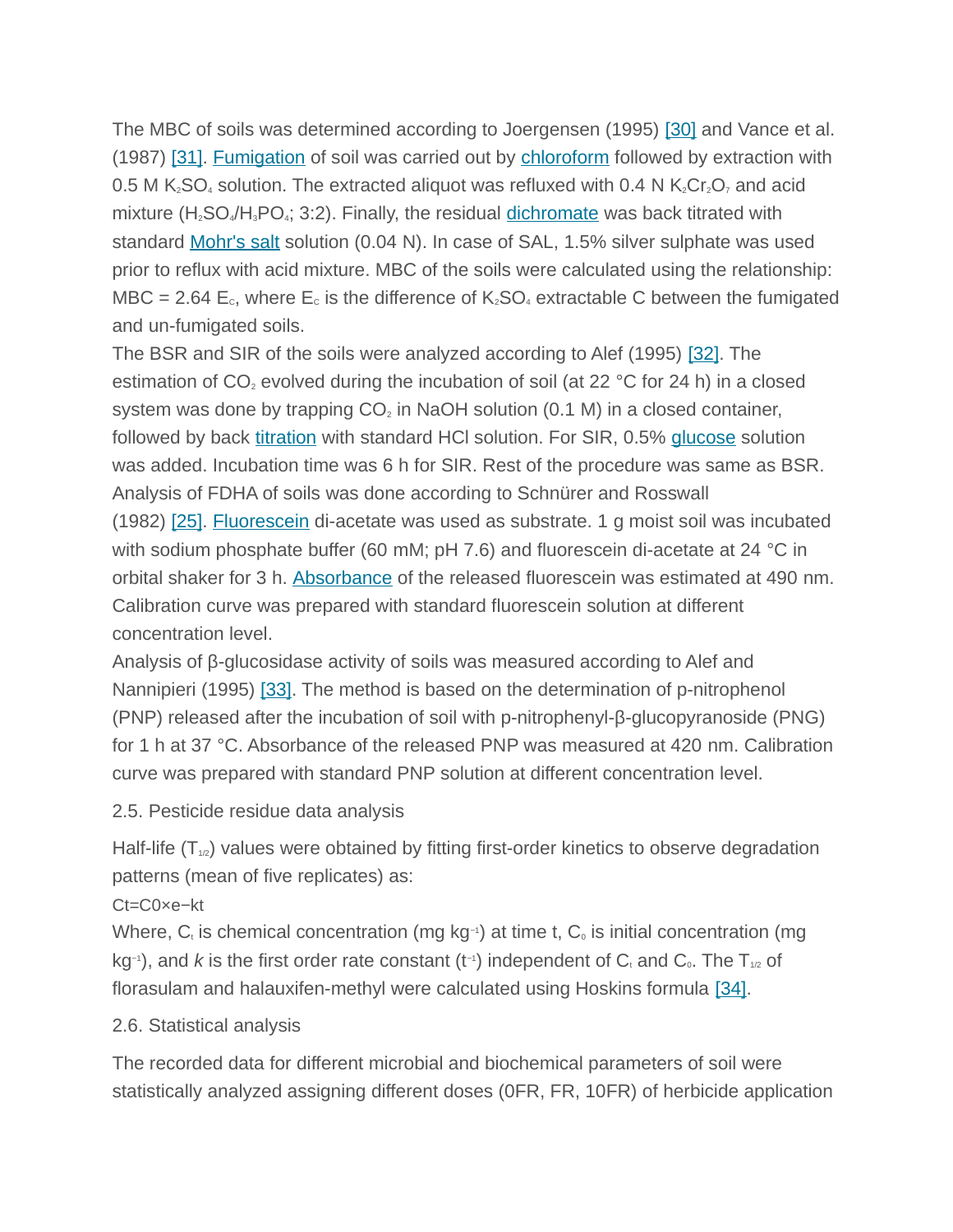as treatment factors. The treatment factor had three levels and the replicate had five levels. Analysis of variance (ANOVA) was carried out by Completely Randomized Design (CRD) using SPSS 16.0 statistical package. The mean values of the treatments were compared by Duncan's multiple range tests at 5% probability level.

# 3. Result and discussions

# 3.1. Degradation of florasulam and halauxifen-methyl in soil

Degradation of both florasulam and halauxifen-methyl in formulation [\( Table](https://www.sciencedirect.com/science/article/pii/S1164556316300097?via%3Dihub#tbl1) 1) followed first order kinetics irrespective of treatments and soil. The degradation kinetics rate constants (*k*) of florasulam and halauxifen-methyl showed a higher value at 10 FR than FR. The half-life values, calculated from the best fit line of the [logarithm](https://www.sciencedirect.com/topics/earth-and-planetary-sciences/logarithms) of the residual concentration versus incubation period, for florasulam ranged from 12.65 to 16.82 days and that of halauxifen-methyl were 7.13–10.24 days at FR and 10 FR respectively for AL soil. The same for SAL, ranged from 15.28 to 17.50 days and 7.25–8.88 days. Data indicated the less persistent behavior of halauxifen-methyl compared to florasulam irrespective of [soil type.](https://www.sciencedirect.com/topics/earth-and-planetary-sciences/soil-type)

| Soil type            | Name of compound  | <b>Treatment</b> | <b>Regression equation</b> | $\mathbf{R}^2$ | Half-life $(T_{1/2})$<br>(day) |
|----------------------|-------------------|------------------|----------------------------|----------------|--------------------------------|
| Alluvial soil        | Florasulam        | FR.              | $y = -0.0238x + 2.89$      | 0.9441         | 12.65                          |
|                      |                   | <b>10 FR</b>     | $y = -0.0179x + 4.27$      | 0.9596         | 16.82                          |
|                      | Halauxifen-methyl | FR               | $y = -0.0422x + 2.88$      | 0.9821         | 7.13                           |
|                      |                   | $10$ FR          | $y = -0.0294x + 3.22$      | 0.9738         | 10.24                          |
| Saline alluvial soil | Florasulam        | FR.              | $y = -0.0197x + 2.96$      | 0.9944         | 15.28                          |
|                      |                   | $10$ FR          | $y = -0.0171x + 3.23$      | 0.9822         | 17.60                          |
|                      | Halauxifen-methyl | FR               | $y = -0.0415x + 3.01$      | 0.9908         | 7.25                           |
|                      |                   | $10$ FR          | $y = -0.0339x + 3.30$      | 0.9970         | 8.88                           |

Table 1. [Statistical data](https://www.sciencedirect.com/topics/earth-and-planetary-sciences/statistical-data) on the persistence of florasulam and halauxifen-methyl in soil.

The degradation of pesticide in soil depends on many factors [\[35\]](https://www.sciencedirect.com/science/article/pii/S1164556316300097?via%3Dihub#bib35) which include type of soil, rate of application [\[36\]](https://www.sciencedirect.com/science/article/pii/S1164556316300097?via%3Dihub#bib36) and chemical nature of the pesticide [\[37\].](https://www.sciencedirect.com/science/article/pii/S1164556316300097?via%3Dihub#bib37) The difference in the half-life values of the two **[herbicides](https://www.sciencedirect.com/topics/earth-and-planetary-sciences/herbicides)** in two different soils seemed to be related to the chemical nature of the herbicides, and also soil types because other conditions of this study were same. The difference between half-life of the herbicides due to dose variation seemed to be related to the variation in microbial biomass together with their activities at the applied doses irrespective of soil types (Table 2). Variation in half-life of herbicide due to dose variation was already reported by Vischetti et al. (2000) [\[38\].](https://www.sciencedirect.com/science/article/pii/S1164556316300097?via%3Dihub#bib38)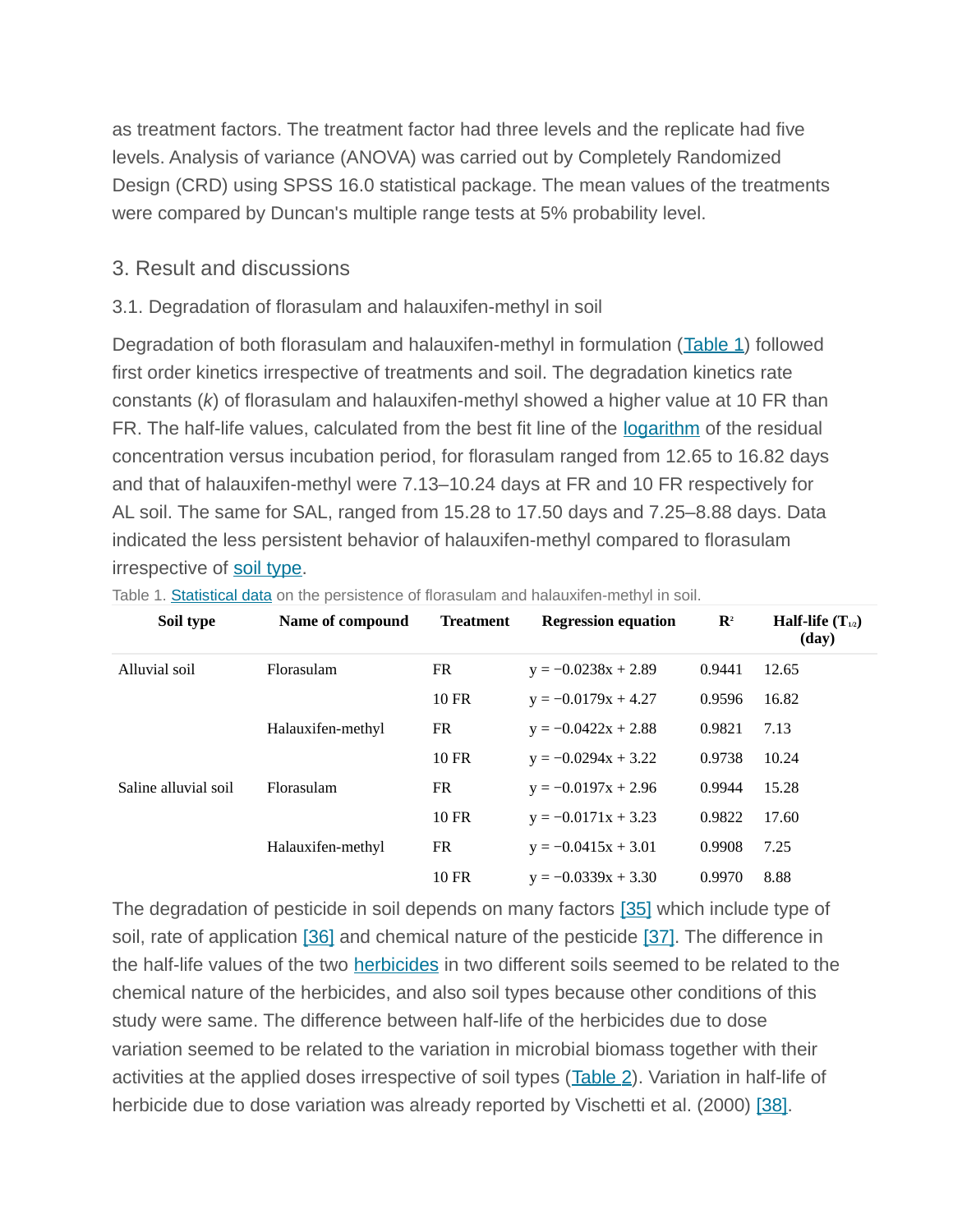| Days of<br>incubation | <b>Treatment</b>  | <b>Microbial biomass</b><br>carbon ( $\mu$ g C g <sup>-1</sup> oven<br>dry soil) |                         | <b>Basal soil</b><br>respiration (µg<br>$CO2-C$ g <sup>-1</sup> soil h <sup>-1</sup> ) |                                   | <b>Substrate induced</b><br>respiration ( $\mu$ g CO <sub>2</sub> -<br>$C$ g <sup>-1</sup> soil <sup>-1</sup> ) |                       | $qCO2$ (mg $CO2-C$<br>$mg^{-1}MBC$ ) |                                   |
|-----------------------|-------------------|----------------------------------------------------------------------------------|-------------------------|----------------------------------------------------------------------------------------|-----------------------------------|-----------------------------------------------------------------------------------------------------------------|-----------------------|--------------------------------------|-----------------------------------|
|                       |                   | $AL*$                                                                            | SAL*                    | AL                                                                                     | <b>SAL</b>                        | AL                                                                                                              | <b>SAL</b>            | AL                                   | <b>SAL</b>                        |
| 5                     | Control           | 493a<br>$(\pm 2.16)$                                                             | 437.78a<br>$(\pm 1.62)$ | 1.32a<br>$(\pm 0.01)$                                                                  | 1.28a<br>$(\pm 0.02)$             | 10.71a<br>$(\pm 0.04)$                                                                                          | 9.08a<br>$(\pm 0.02)$ | 2.68c<br>$(\pm 0.03)$                | 2.93 <sub>b</sub><br>$(\pm 0.05)$ |
|                       | $\mathrm{FR}^*$   | 343b<br>$(\pm 1.93)$                                                             | 368.19b<br>$(\pm 4.27)$ | 1.21b<br>$(\pm 0.02)$                                                                  | 1.22ab<br>$(\pm 0.01)$            | 9.65b<br>$(\pm 0.04)$                                                                                           | 8.96b<br>$(\pm 0.03)$ | 3.53 <sub>b</sub><br>$(\pm 0.04)$    | 3.20a<br>$(\pm 0.04)$             |
|                       | $10\;\mathrm{FR}$ | 212c<br>$(\pm 3.11)$                                                             | 346.97c<br>$(\pm 3.27)$ | 1.01c<br>$(\pm 0.02)$                                                                  | 1.12 <sub>b</sub><br>$(\pm 0.13)$ | 8.98c<br>$(\pm 0.02)$                                                                                           | 8.46с<br>$(\pm 0.04)$ | 4.72a<br>$(\pm 0.13)$                | 3.23a<br>$(\pm 0.36)$             |
| $10\,$                | Control           | 480a<br>$(\pm 1.38)$                                                             | 418.76a<br>$(\pm 3.60)$ | 1.29a<br>$(\pm 0.01)$                                                                  | 1.21a<br>$(\pm 0.02)$             | 10.59a<br>$(\pm 0.04)$                                                                                          | 9.15a<br>$(\pm 0.04)$ | 2.70c<br>$(\pm 0.02)$                | 2.89b<br>$(\pm 0.07)$             |
|                       | ${\rm FR}$        | 294b<br>$(\pm 3.04)$                                                             | 318.79b<br>$(\pm 2.44)$ | 1.14b<br>$(\pm 0.01)$                                                                  | 1.12 <sub>b</sub><br>$(\pm 0.01)$ | 8.69b<br>$(\pm 0.05)$                                                                                           | 8.37b<br>$(\pm 0.05)$ | 3.88b<br>$(\pm 0.01)$                | 3.51a<br>$(\pm 0.07)$             |
|                       | <b>10 FR</b>      | 176с<br>$(\pm 1.48)$                                                             | 277.55c<br>$(\pm 2.02)$ | 0.87c<br>$(\pm 0.01)$                                                                  | 0.98c<br>$(\pm 0.07)$             | 7.43c<br>$(\pm 0.07)$                                                                                           | 7.88c<br>$(\pm 0.03)$ | 4.93a<br>$(\pm 0.13)$                | 3.54a<br>$(\pm 0.25)$             |
| 15                    | Control           | 473a<br>$(\pm 1.08)$                                                             | 407.88a<br>$(\pm 3.34)$ | 1.29a<br>$(\pm 0.01)$                                                                  | 1.18a<br>$(\pm 0.03)$             | 10.48a<br>$(\pm 0.04)$                                                                                          | 9.04a<br>$(\pm 0.04)$ | 2.72c<br>$(\pm 0.02)$                | 2.89с<br>$(\pm 0.09)$             |
|                       | ${\rm FR}$        | 354b<br>$(\pm 3.89)$                                                             | 297.07b<br>$(\pm 2.40)$ | 1.15 <sub>b</sub><br>$(\pm 0.01)$                                                      | 1.05b<br>$(\pm 0.04)$             | 9.67b<br>$(\pm 0.04)$                                                                                           | 7.56b<br>$(\pm 0.03)$ | 3.26b<br>$(\pm 0.02)$                | 3.55 <sub>b</sub><br>$(\pm 0.12)$ |
|                       | $10\;\mathrm{FR}$ | 305с<br>$(\pm 3.52)$                                                             | 228.81c<br>$(\pm 1.74)$ | 1.13c<br>$(\pm 0.01)$                                                                  | 0.90c<br>$(\pm 0.04)$             | 8.75c<br>$(\pm 0.05)$                                                                                           | 6.54c<br>$(\pm 0.04)$ | 3.70a<br>$(\pm 0.07)$                | 3.94a<br>$(\pm 0.18)$             |
| 30                    | Control           | 459a<br>$(\pm 2.68)$                                                             | 401.77a<br>$(\pm 2.84)$ | 1.28a<br>$(\pm 0.01)$                                                                  | 1.13a<br>$(\pm 0.02)$             | 10.52a<br>$(\pm 0.05)$                                                                                          | 9.03a<br>$(\pm 0.16)$ | 2.79b<br>$(\pm 0.03)$                | 2.81c<br>$(\pm 0.05)$             |
|                       | ${\rm FR}$        | 402b<br>$(\pm 3.63)$                                                             | 320.77b<br>$(\pm 2.71)$ | 1.23 <sub>b</sub><br>$(\pm 0.02)$                                                      | 1.10 <sub>b</sub><br>$(\pm 0.03)$ | 10.09b<br>$(\pm 0.04)$                                                                                          | 7.90b<br>$(\pm 0.05)$ | 3.05a<br>$(\pm 0.06)$                | 3.42 <sub>b</sub><br>$(\pm 0.11)$ |
|                       | <b>10 FR</b>      | 383с<br>$(\pm 4.04)$                                                             | 246.48c<br>$(\pm 2.58)$ | 1.19c<br>$(\pm 0.01)$                                                                  | 1.03c<br>$(\pm 0.05)$             | 9.55c<br>$(\pm 0.07)$                                                                                           | 7.51c<br>$(\pm 0.03)$ | 3.10a<br>$(\pm 0.03)$                | 4.18a<br>$(\pm 0.21)$             |
| 45                    | Control           | 472a<br>$(\pm 5.08)$                                                             | 397.66a<br>$(\pm 2.28)$ | 1.32a<br>$(\pm 0.02)$                                                                  | 1.18a<br>$(\pm 0.01)$             | 10.44a<br>$(\pm 0.03)$                                                                                          | 8.91a<br>$(\pm 0.02)$ | 2.79 <sub>b</sub><br>$(\pm 0.03)$    | 2.97 <sub>b</sub><br>$(\pm 0.02)$ |
|                       | ${\rm FR}$        | 465a<br>$(\pm 4.08)$                                                             | 413.75a<br>$(\pm 1.54)$ | 1.29a<br>$(\pm 0.02)$                                                                  | 1.24a<br>$(\pm 0.01)$             | 10.41a<br>$(\pm 0.07)$                                                                                          | 8.84a<br>$(\pm 0.05)$ | 2.77 <sub>b</sub><br>$(\pm 0.04)$    | 3.00 <sub>b</sub><br>$(\pm 0.02)$ |
|                       | <b>10 FR</b>      | 415b<br>$(\pm 2.88)$                                                             | 367.98b<br>$(\pm 1.78)$ | 1.22 <sub>b</sub><br>$(\pm 0.01)$                                                      | 1.17 <sub>b</sub><br>$(\pm 0.01)$ | 10.38b<br>$(\pm 0.06)$                                                                                          | 8.45b<br>$(\pm 0.05)$ | 2.94a<br>$(\pm 0.04)$                | 3.19a<br>$(\pm 0.04)$             |

Table 2. Dynamics of soil microbial biomass, basal and substrate induced respiration and microbial metabolic quotient (qCO<sub>2</sub>) in soils treated with florasulam and halauxifen-methyl at different days of incubation.

\*AL – [Alluvial soil,](https://www.sciencedirect.com/topics/earth-and-planetary-sciences/alluvial-soil) SAL – Saline alluvial soil; FR – field rate.

Values in the same column in a particular section followed by different lowercase letters are statistically different at p < 0.05 by Duncan's multiple range test.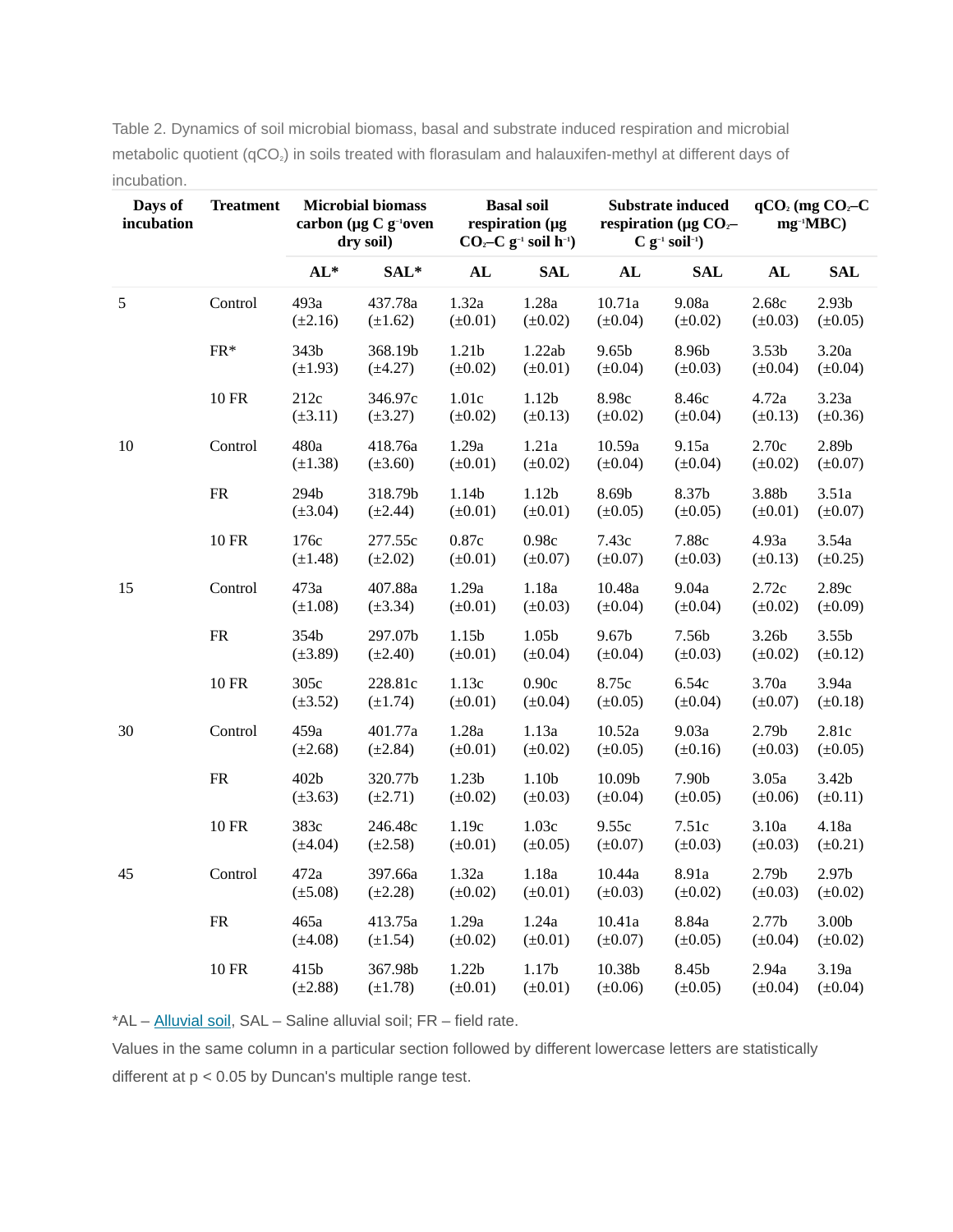Data in parenthesis represents standard deviation.

#### 3.2. Microbial biomass carbon

Irrespective of the soils, control samples always registered a significant higher value of MBC than the herbicide treated soils (Table 2). For both AL and SAL, gradual decrease in MBC was significant up to 30 days. At 45 days of incubation, FR treated soils became statistically at par with the control.

Microbial biomass is a standardized component of [eco-toxicity](https://www.sciencedirect.com/topics/earth-and-planetary-sciences/ecotoxicity) assessment in OECD (Organization for Economic Co-operation and Development) guidelines for pesticide registration [\[39\].](https://www.sciencedirect.com/science/article/pii/S1164556316300097?via%3Dihub#bib39) Microbial biomass is an important attribute of soil quality as it comprised of the living pool of organic matter in soil [\[40\].](https://www.sciencedirect.com/science/article/pii/S1164556316300097?via%3Dihub#bib40) Any substantial change in soil [managementp](https://www.sciencedirect.com/topics/earth-and-planetary-sciences/soil-management)ractices can alter the MBC much faster than any physical or [physicochemical properties](https://www.sciencedirect.com/topics/earth-and-planetary-sciences/physicochemical-property) of soil. MBC of the studied soils were carried out by fumigation-extraction method with a slight modification to SAL. Addition of silver sulphate was essential for precipitating out the chloride interference as [silver chloride.](https://www.sciencedirect.com/topics/earth-and-planetary-sciences/silver-chlorides) MBC of control samples for AL accounted higher value than SAL at any day of incubation. This is in well agreement with Tripathi et al. (2001)  $[41]$ , that the MBC was less in [saline soil](https://www.sciencedirect.com/topics/earth-and-planetary-sciences/saline-soil) than the non-saline soil. Gradual decrease of MBC beyond half-life period is quite surprising as the studied herbicides accounts a half-life value only 1.5– 2.5 days under field condition [\[11\].](https://www.sciencedirect.com/science/article/pii/S1164556316300097?via%3Dihub#bib11) The same depressive effect on MBC after 30 days of incubation was reported for rimsulfuron [\[6\]](https://www.sciencedirect.com/science/article/pii/S1164556316300097?via%3Dihub#bib6) although its half-life accounted only 3 days under field condition  $[37]$ . This may indicate a long term detrimental effect but the authentication awaits field study. Subsequent rise in MBC in FR treated soil is related to the proliferation of surviving microorganisms using the dead cell debris of the killed microorganisms together with the degraded products of the herbicides [\[42\].](https://www.sciencedirect.com/science/article/pii/S1164556316300097?via%3Dihub#bib42) A gradual increase in MBC was also observed for 10 FR treated soils after crossing the half-life period. But a significant difference between the FR and 10 FR treated soils may be attributed to the stronger inhibition of microbial populations due to higher application rates or the higher concentration of toxic [metabolites.](https://www.sciencedirect.com/topics/earth-and-planetary-sciences/metabolite) However, at FR the herbicides exerted temporary inhibition on soil microbial biomass.

## 3.3. Soil respiration and microbial metabolic quotient

The change in BSR and SIR of herbicide treated soils followed the trend of MBC (Table 2). Microbial metabolic quotient i.e., the ratio of BSR to MBC ( $qCO<sub>2</sub>$ ) showed a gradual increase at FR and 10 FR treated soils up to 30 days of incubation. At 45 days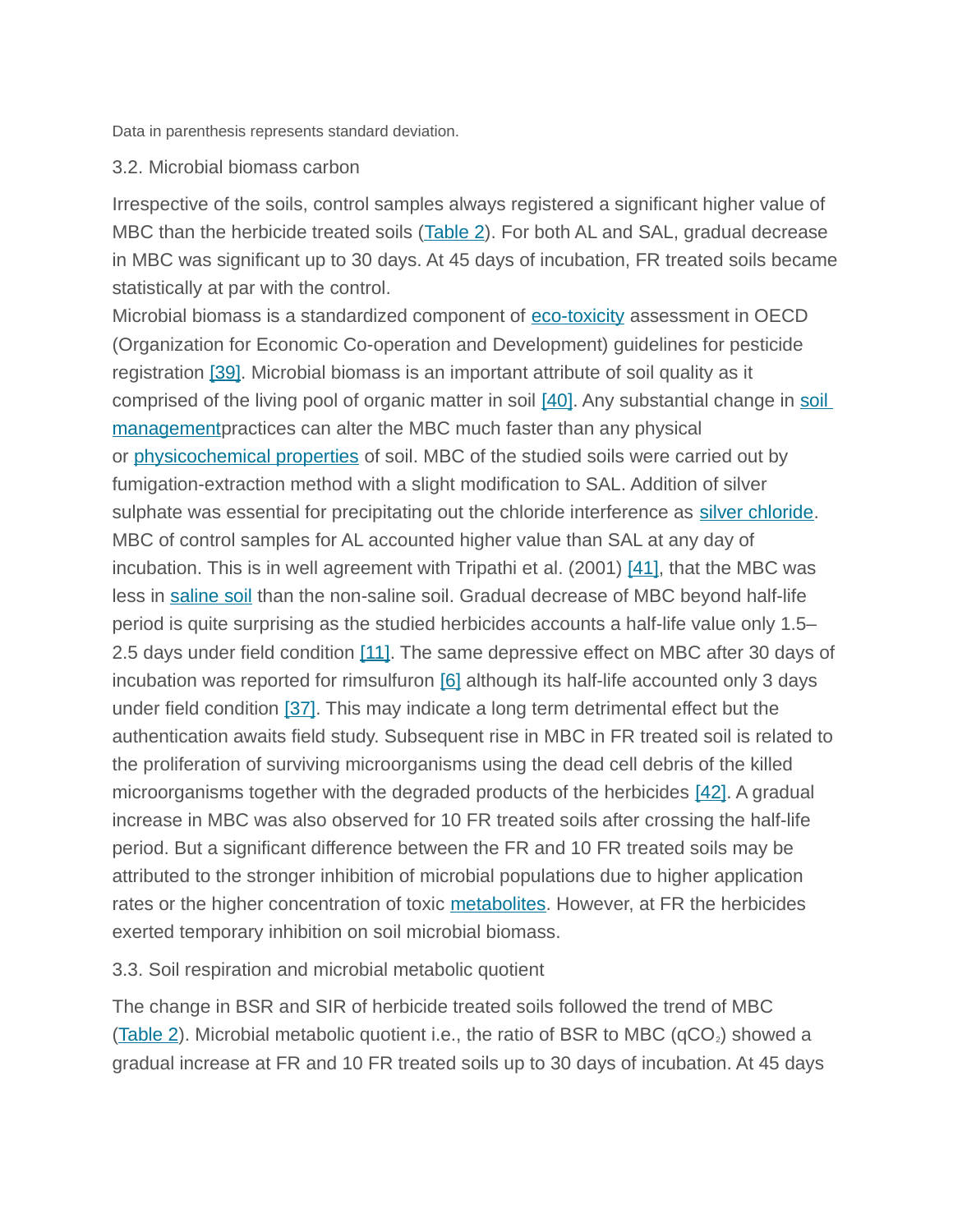$qCO<sub>2</sub>$  of FR treated soils was statistically at par with the control. The  $qCO<sub>2</sub>$  of 10FR treated soils was always higher than 0FR and FR treated soils.

The metabolic activities of [soil microorganism](https://www.sciencedirect.com/topics/earth-and-planetary-sciences/soil-microorganisms) can be quantified by measuring  $CO<sub>2</sub>evolution.$  The BSR reflects overall potential [microbial activity](https://www.sciencedirect.com/topics/earth-and-planetary-sciences/microbial-activity) [\[43\].](https://www.sciencedirect.com/science/article/pii/S1164556316300097?via%3Dihub#bib43) The SIR is a measure of the total physiologically active part of soil [microflora](https://www.sciencedirect.com/topics/earth-and-planetary-sciences/microflora) [\[44\].](https://www.sciencedirect.com/science/article/pii/S1164556316300097?via%3Dihub#bib44) The combination of BSR and SIR represent carbon availability index [\[45\].](https://www.sciencedirect.com/science/article/pii/S1164556316300097?via%3Dihub#bib45) Herbicide induced alteration in [soil respiration](https://www.sciencedirect.com/topics/earth-and-planetary-sciences/soil-respiration) was also studied by Cycoń et al. (2013) [\[29\].](https://www.sciencedirect.com/science/article/pii/S1164556316300097?via%3Dihub#bib29) Amongst the other proposed metabolic quotient,  $qCO<sub>2</sub>$  provides a better interpretation of the soil responses to disturbances. The carbon substrates at the disposal of microorganisms serve two purposes – one for cell maintenance and the other for [cell proliferation.](https://www.sciencedirect.com/topics/agricultural-and-biological-sciences/cell-growth) When microorganisms are under stress they spent more energy for their cell maintenance than proliferation [\[46\].](https://www.sciencedirect.com/science/article/pii/S1164556316300097?via%3Dihub#bib46) As a result, they respire more per unit of microbial biomass. This can be detected by  $qCO<sub>2</sub>$  values. An increase in  $qCO<sub>2</sub>$  can be considered to indicate a detrimental effect of herbicide treatment, which can force microbes to utilize a large part of their [energy budget](https://www.sciencedirect.com/topics/earth-and-planetary-sciences/energy-budget) for cell maintenance [\[47\]](https://www.sciencedirect.com/science/article/pii/S1164556316300097?via%3Dihub#bib47) to overcome the toxic effect of herbicide  $[48]$ . Higher  $qCO<sub>2</sub>$  value indicates that the microorganisms are under stress [\[49\],](https://www.sciencedirect.com/science/article/pii/S1164556316300097?via%3Dihub#bib49) [\[50\].](https://www.sciencedirect.com/science/article/pii/S1164556316300097?via%3Dihub#bib50) Throughout the incubation period the microbes in 10 FR treated soils were under the influence of stressful effects of herbicides. The stress was short-lived for FR treated soils. Increase in  $qCO<sub>2</sub>$  at the beginning of incubation followed by decrease in response to [sulfonylurea](https://www.sciencedirect.com/topics/agricultural-and-biological-sciences/sulfonylurea) herbicide was reported by Sofo et al. (2012) [\[8\].](https://www.sciencedirect.com/science/article/pii/S1164556316300097?via%3Dihub#bib8)

3.4. Fluorescein di-acetate hydrolyzing and β-glucosidase activities

The FDHA and  $\beta$  – glucosidase activity of the treated soils decreased gradually up to 15th days of incubation. At 30 days onwards, the FR treated soils became statistically at par with the control. Even at the end of incubation 10 FR treated soils recorded significantly lower values than the control (Table 3).

| Days of<br>incubation | <b>Treatment</b> | <b>FDHA</b> (µg fluorescein<br>$g^{-1}$ oven dry soil h <sup>-1</sup> ) |                        | $\beta$ – glucosidase<br>(µg pnp g <sup>-1</sup> oven dry soil<br>$h^{-1}$ |                                   | qFDHA (µg fluorescein –<br>$\mu$ g C g <sup>-1</sup> oven dry soil) |                                     |
|-----------------------|------------------|-------------------------------------------------------------------------|------------------------|----------------------------------------------------------------------------|-----------------------------------|---------------------------------------------------------------------|-------------------------------------|
|                       |                  | $AL*$                                                                   | $SAL*$                 | AL                                                                         | <b>SAL</b>                        | AL                                                                  | <b>SAL</b>                          |
| 5                     | Control          | 44.8a<br>$(\pm 1.63)$                                                   | 54.60a<br>$(\pm 2.22)$ | 19.3a<br>$(\pm 0.14)$                                                      | 15.4a<br>$(\pm 0.41)$             | 0.091c<br>$(\pm 0.003)$                                             | 0.125 <sub>b</sub><br>$(\pm 0.008)$ |
|                       | $FR*$            | 37.6b<br>$(\pm 1.11)$                                                   | 48.31b<br>$(\pm 2.53)$ | 18.1 <sub>b</sub><br>$(\pm 0.35)$                                          | 14.5 <sub>b</sub><br>$(\pm 0.51)$ | 0.110 <sub>b</sub><br>$(\pm 0.003)$                                 | 0.131a<br>$(\pm 0.002)$             |
|                       | <b>10 FR</b>     | 28.48c                                                                  | 44.05c                 | 16.5c                                                                      | 13.9c                             | 0.134a                                                              | 0.127 <sub>b</sub>                  |

Table 3. Dynamics of [fluorescein](https://www.sciencedirect.com/topics/agricultural-and-biological-sciences/fluorescein) diacetate hydrolyzing activity (FDHA) and β – glucosidase activity in soils treated with florasulam and halauxifen-methyl at different days of incubation.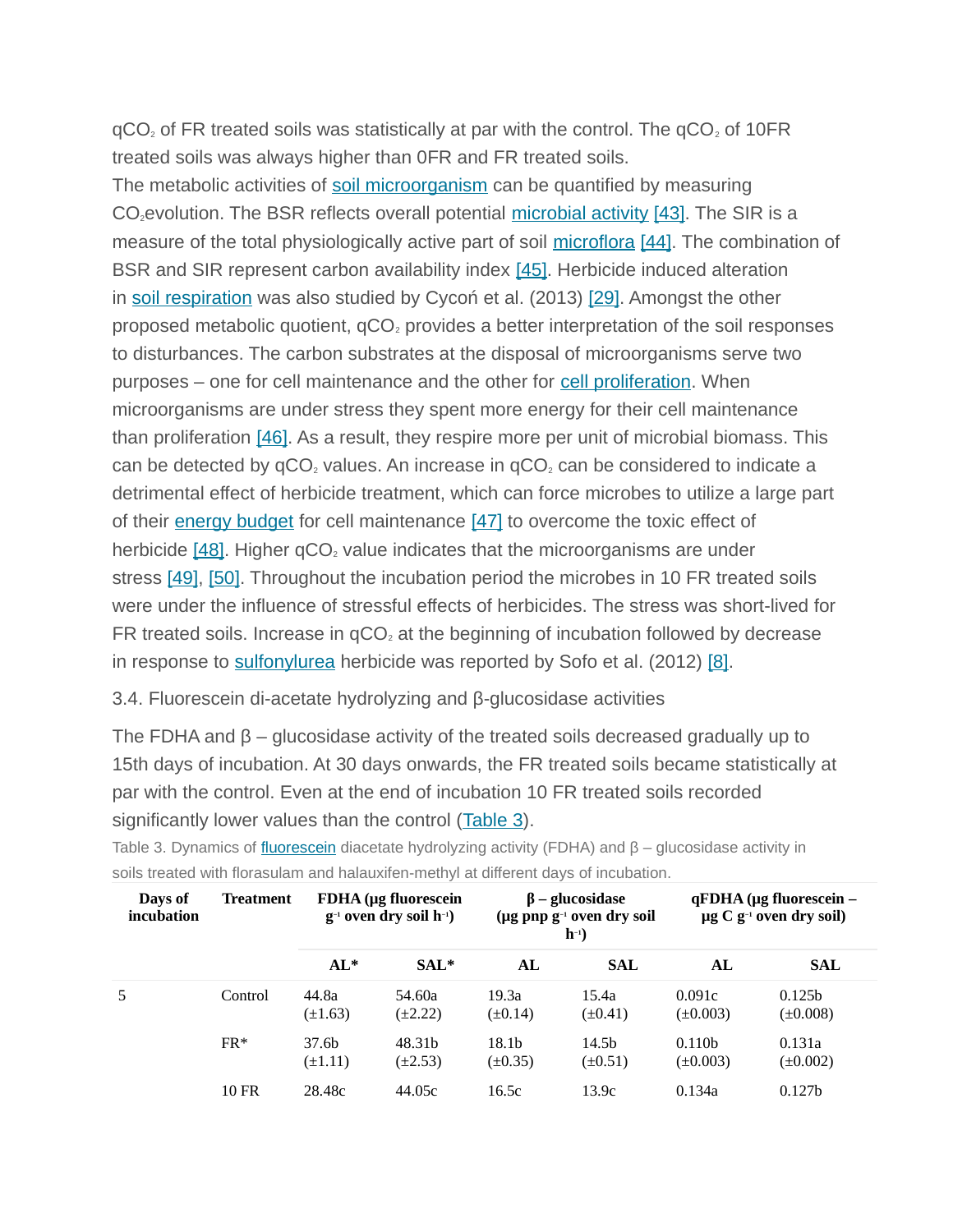| Days of<br>incubation | <b>Treatment</b>  | FDHA (µg fluorescein<br>$g^{-1}$ oven dry soil h <sup>-1</sup> ) |                        | $\beta$ – glucosidase<br>( $\mu$ g pnp g <sup>-1</sup> oven dry soil<br>$h^{-1}$ |                                   | qFDHA (µg fluorescein -<br>$\mu$ g C g <sup>-1</sup> oven dry soil) |                                     |
|-----------------------|-------------------|------------------------------------------------------------------|------------------------|----------------------------------------------------------------------------------|-----------------------------------|---------------------------------------------------------------------|-------------------------------------|
|                       |                   | $AL*$                                                            | SAL*                   | AL                                                                               | <b>SAL</b>                        | AL                                                                  | <b>SAL</b>                          |
|                       |                   | $(\pm 2.17)$                                                     | $(\pm 0.78)$           | $(\pm 0.33)$                                                                     | $(\pm 0.22)$                      | $(\pm 0.010)$                                                       | $(\pm 0.004)$                       |
| 10                    | Control           | 44.5a<br>$(\pm 1.83)$                                            | 59.48a<br>$(\pm 2.27)$ | 19.5a<br>$(\pm 0.13)$                                                            | 15.0a<br>$(\pm 0.30)$             | 0.093c<br>$(\pm 0.002)$                                             | 0.142a<br>$(\pm 0.003)$             |
|                       | ${\rm FR}$        | 30.5b<br>$(\pm 1.28)$                                            | 47.71b<br>$(\pm 3.32)$ | 16.9b<br>$(\pm 0.28)$                                                            | 13.8b<br>$(\pm 0.43)$             | 0.104 <sub>b</sub><br>$(\pm 0.003)$                                 | 0.150a<br>$(\pm 0.005)$             |
|                       | <b>10 FR</b>      | 21.6с<br>$(\pm 1.52)$                                            | 37.44c<br>$(\pm 2.83)$ | 14.7c<br>$(\pm 0.27)$                                                            | 12.4c<br>$(\pm 0.20)$             | 0.123a<br>$(\pm 0.005)$                                             | 0.135 <sub>b</sub><br>$(\pm 0.002)$ |
| 15                    | Control           | 43.9a<br>$(\pm 1.88)$                                            | 43.64a<br>$(\pm 2.77)$ | 19.3a<br>$(\pm 0.30)$                                                            | 15.2a<br>$(\pm 0.34)$             | 0.093c<br>$(\pm 0.010)$                                             | 0.107c<br>$(\pm 0.004)$             |
|                       | ${\rm FR}$        | 36.2b<br>$(\pm 0.71)$                                            | 39.48b<br>$(\pm 0.91)$ | 18.5b<br>$(\pm 0.21)$                                                            | 12.1 <sub>b</sub><br>$(\pm 0.27)$ | 0.102 <sub>b</sub><br>$(\pm 0.007)$                                 | 0.133 <sub>b</sub><br>$(\pm 0.003)$ |
|                       | <b>10 FR</b>      | 27.7c<br>$(\pm 2.26)$                                            | 30.79c<br>$(\pm 1.59)$ | 16.6c<br>$(\pm 0.60)$                                                            | 10.2c<br>$(\pm 0.30)$             | 0.091c<br>$(\pm 0.004)$                                             | 0.135 <sub>b</sub><br>$(\pm 0.003)$ |
| 30                    | Control           | 46.2a<br>$(\pm 1.70)$                                            | 43.04a<br>$(\pm 1.13)$ | 19.4a<br>$(\pm 0.34)$                                                            | 14.9a<br>$(\pm 0.27)$             | 0.101 <sub>b</sub><br>$(\pm 0.005)$                                 | 0.107c<br>$(\pm 0.003)$             |
|                       | ${\rm FR}$        | 44.4a<br>$(\pm 1.34)$                                            | 40.51a<br>$(\pm 0.97)$ | 19.8a<br>$(\pm 0.20)$                                                            | 13.9a<br>$(\pm 0.34)$             | 0.110 <sub>b</sub><br>$(\pm 0.003)$                                 | 0.126 <sub>b</sub><br>$(\pm 0.003)$ |
|                       | <b>10 FR</b>      | 32.7b<br>$(\pm 1.45)$                                            | 32.66b<br>$(\pm 1.29)$ | 18.7b<br>$(\pm 0.55)$                                                            | 12.3 <sub>b</sub><br>$(\pm 0.23)$ | 0.085c<br>$(\pm 0.002)$                                             | 0.133 <sub>b</sub><br>$(\pm 0.006)$ |
| 45                    | Control           | 46.6a<br>$(\pm 1.89)$                                            | 42.50a<br>$(\pm 1.79)$ | 19.5a<br>$(\pm 0.42)$                                                            | 14.7a<br>$(\pm 0.30)$             | 0.099 <sub>b</sub><br>$(\pm 0.004)$                                 | 0.107c<br>$(\pm 0.010)$             |
|                       | ${\rm FR}$        | 46.2a<br>$(\pm 2.01)$                                            | 41.06a<br>$(\pm 2.89)$ | 20.1a<br>$(\pm 0.34)$                                                            | 14.1a<br>$(\pm 0.16)$             | 0.099 <sub>b</sub><br>$(\pm 0.003)$                                 | 0.099c<br>$(\pm 0.002)$             |
|                       | $10\;\mathrm{FR}$ | 35.8b<br>$(\pm 1.63)$                                            | 37.76b<br>$(\pm 3.01)$ | 18.9b<br>$(\pm 0.44)$                                                            | 13.1b<br>$(\pm 0.25)$             | 0.086с<br>$(\pm 0.005)$                                             | 0.103c<br>$(\pm 0.003)$             |

\*AL – [Alluvial soil,](https://www.sciencedirect.com/topics/earth-and-planetary-sciences/alluvial-soil) SAL – Saline alluvial soil; FR – field rate.

Values in the same column in a particular section followed by different lowercase letters are statistically different at p < 0.05 by Duncan's multiple range test.

Data in parenthesis represents standard deviation.

Microorganisms are one of the main sources of **[enzyme](https://www.sciencedirect.com/topics/earth-and-planetary-sciences/enzyme)** in soils. Enzymes in soils are the enzymes produced by active microbial cells, dead microbial cell debris, free enzymes and the enzymes entrapped in the soil particles [\[51\].](https://www.sciencedirect.com/science/article/pii/S1164556316300097?via%3Dihub#bib51) The [enzyme activities](https://www.sciencedirect.com/topics/agricultural-and-biological-sciences/enzyme-assay) of FR treated soils started increasing at 30 days when MBC was still under inhibition. This dissimilarity effect between MBC and enzyme activities seemed to be related to removal of the inhibitory effect of the herbicides and their degraded products on the enzymes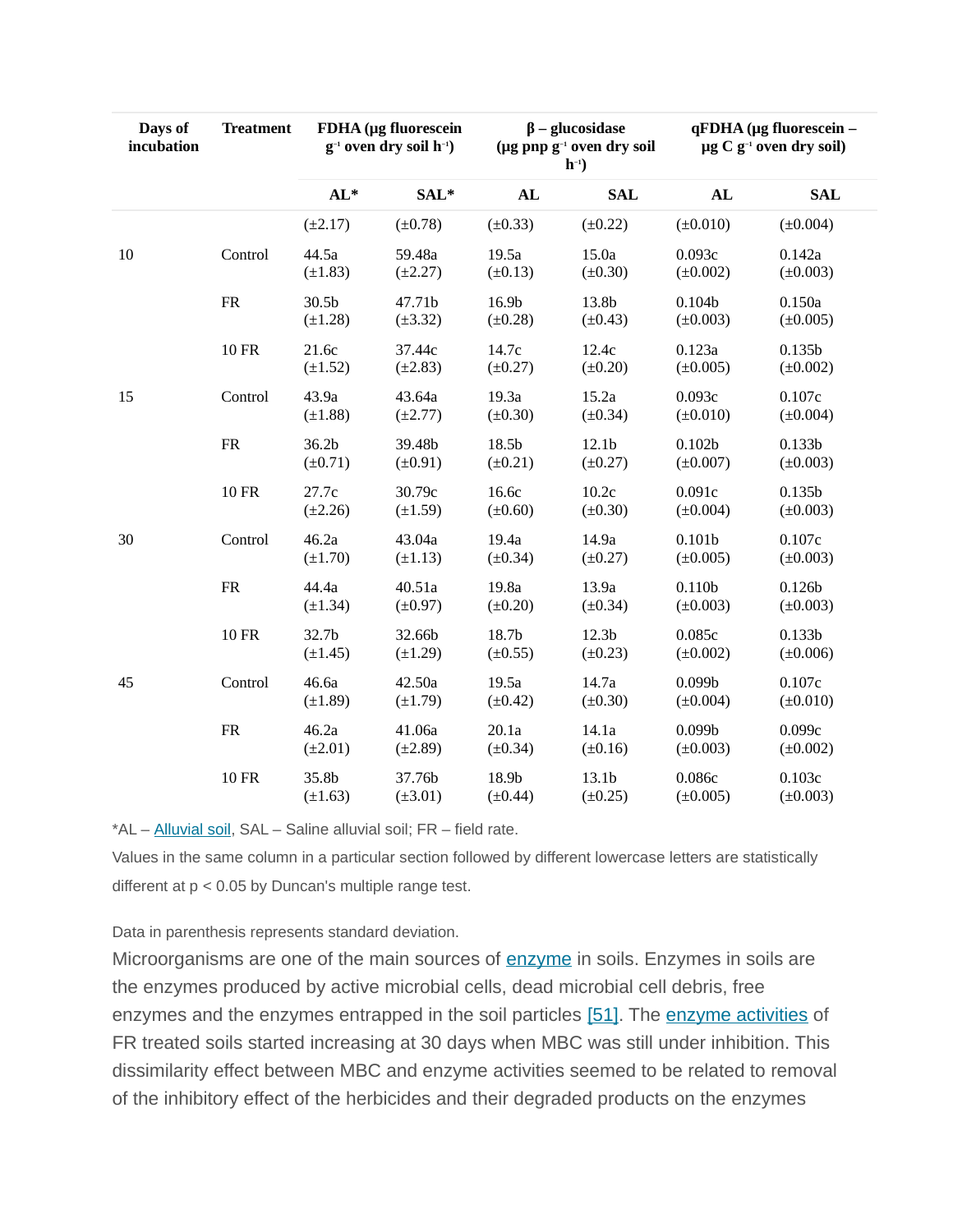from dead microbial cells, free and entrapped enzyme molecules present in soil [\[42\].](https://www.sciencedirect.com/science/article/pii/S1164556316300097?via%3Dihub#bib42) Bishnu et al. (2012) [\[42\]](https://www.sciencedirect.com/science/article/pii/S1164556316300097?via%3Dihub#bib42) reported the diminished followed recovered activities for FDHA and  $β$  – glucosidase. However, inconsistent trend was also observed for  $β$  – glucosidase activity [\[8\].](https://www.sciencedirect.com/science/article/pii/S1164556316300097?via%3Dihub#bib8) Generally herbicides are designed to [control weed](https://www.sciencedirect.com/topics/earth-and-planetary-sciences/weed-control) infestation not soil enzymes. Although an array of compounds are used to inhibit enzyme activities, but, their structural complexity makes it unlikely to anticipate direct impact on hydrolase activities measured by using **[artificial substrates](https://www.sciencedirect.com/topics/earth-and-planetary-sciences/artificial-substrate)** and assay conditions. The predominant mode of inhibition is of indirect type. As the enzymes in soil have rarely been purified, it is hard to differentiate whether the effect is direct or indirect. Indirect inhibition is a clear indication of masking the source of enzyme (microbial activities) and at the same time altered intra and extracellular level. Recovery of soil biological activity after application of [xenobiotic](https://www.sciencedirect.com/topics/earth-and-planetary-sciences/xenobiotics) compounds makes an ecological approach for the assessment of side effect was proposed by Domsch et al. (1983) [\[52\].](https://www.sciencedirect.com/science/article/pii/S1164556316300097?via%3Dihub#bib52) After scrutinizing a large number of case studies, it was proposed that recovery of enzyme activities up to 30 days are normal, 60 days are tolerable and more than 60 days may pose a serious problem [\[52\].](https://www.sciencedirect.com/science/article/pii/S1164556316300097?via%3Dihub#bib52)

# 3.5. Specific hydrolytic activity (qFDHA)

The qFDHA indicates FDHA per unit of MBC. This parameter was used to quantify the effect of [soil amendments](https://www.sciencedirect.com/topics/earth-and-planetary-sciences/soil-amendment) which include herbicide, organic manure etc. on [soil microbial](https://www.sciencedirect.com/topics/earth-and-planetary-sciences/soil-microbial-activity)  [activity](https://www.sciencedirect.com/topics/earth-and-planetary-sciences/soil-microbial-activity)[\[6\],](https://www.sciencedirect.com/science/article/pii/S1164556316300097?via%3Dihub#bib6) [\[53\].](https://www.sciencedirect.com/science/article/pii/S1164556316300097?via%3Dihub#bib53) Up to 10th day of incubation, the qFDHA of AL treated with FR and 10FR was higher over control (Table 3). Thereafter, there was a reduction in qFDHA in both the treated soils and finally became at par with the control soil at the end of incubation. For SAL, the qFDHA was found to be higher up to  $30<sup>th</sup>$  day of incubation in case of treated soils. Then it became at par with the control (Table 3). Present study indicated herbicide combination exerted detrimental influence on FDHA of soils, and the effect was dependent on soil types. The longer detrimental influence on SAL compared to AL seemed to be related to the twin effect of [soil salinity](https://www.sciencedirect.com/topics/earth-and-planetary-sciences/soil-salinity) and herbicide stress. Higher qFDHA value of herbicide treated soils was related to higher detrimental influence on MBC than FDHA. Actually, detrimental influence of herbicide on MBC was 63.2% and FDHA was 45.9% in case of AL at 10th day of incubation. The same figure for SAL at  $30<sup>th</sup>$  day of incubation was 25.25% and 6.25% respectively.

# 4. Conclusions

Soil microbial and biochemical parameters are now considered as the effective indicators of soil quality. The  $qCO<sub>2</sub>$  and  $qFDHA$  parameters have been used to determine the metabolic stress caused by the pesticide treatment on soil microbial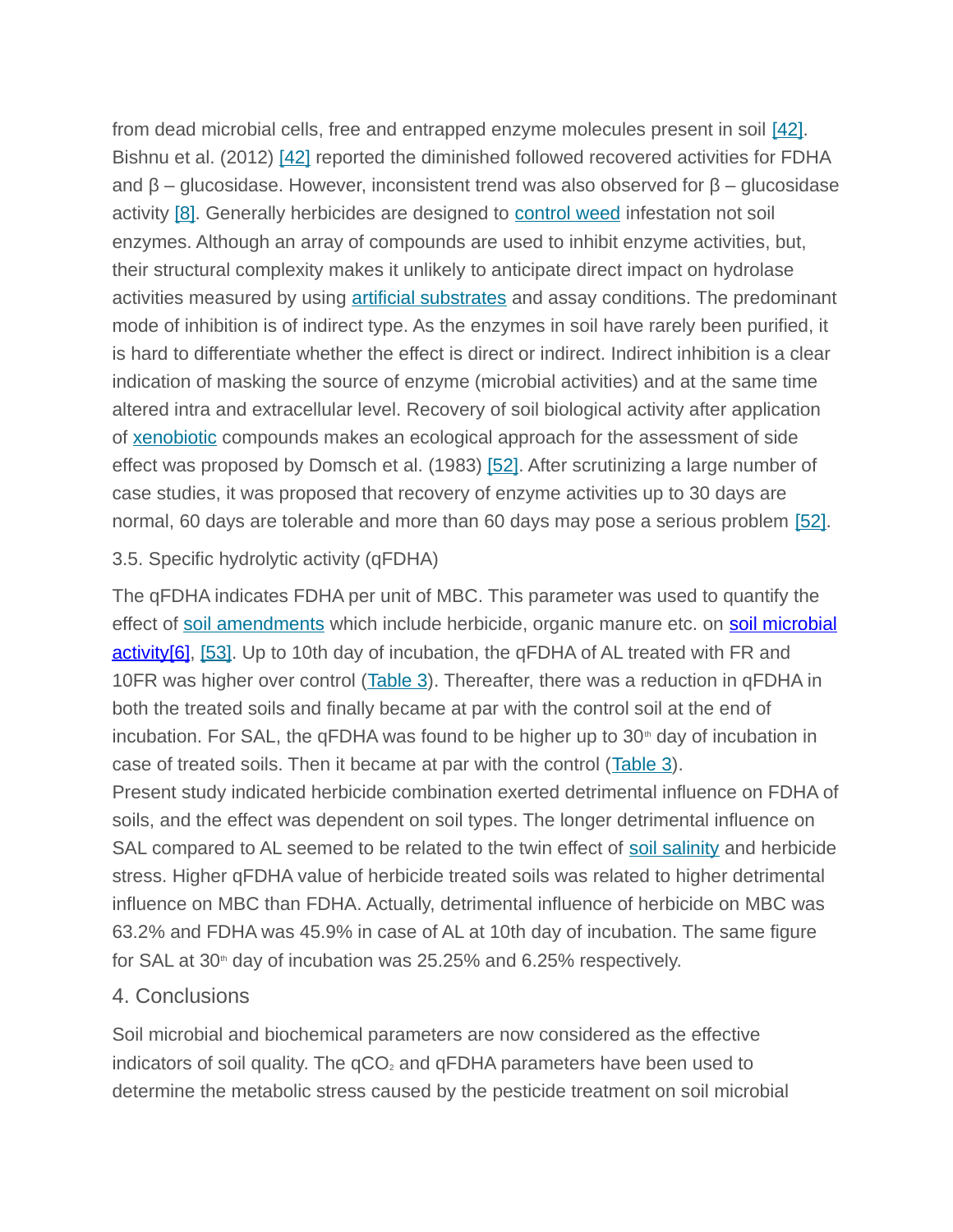components. Present study indicated that florasulam and halauxifen-methyl treatments of soils at field rate of application exerted temporary stress on soil MBC,  $qCO<sub>2</sub>$  and qFDHA. An inhibitory effect of this combination was also found to be dependent on soil [types](https://www.sciencedirect.com/topics/earth-and-planetary-sciences/soil-type) as [alluvial soil](https://www.sciencedirect.com/topics/earth-and-planetary-sciences/alluvial-soil) varied in comparison to saline alluvial soil.

## Acknowledgment

We are thankful to M/s Dow Agro-Sciences, Mumbai, India for financial assistance as well as providing the analytical standard and formulation. We gratefully acknowledge Export Testing Laboratory (ETL), Department of Ag. Chemicals, Bidhan Chandra Krishi Viswavidyalaya, Mohanpur and Dept. of Ag. Chemistry & [Soil Science,](https://www.sciencedirect.com/topics/earth-and-planetary-sciences/soil-science) University of Calcutta for instrumental facilities.

#### References

#### [\[1\]](https://www.sciencedirect.com/science/article/pii/S1164556316300097?via%3Dihub#bbib1)

G.D. Bending, S.D. Lincoln, R.N. Edmondson**Spatial variation in the degradation rate of the pesticides isoproturon, azoxystrobin and diflufenican in soil and its relationship with chemical and microbial properties**

Environ. Pollut., 139 (2006), pp. 279-287

 [Article](https://www.sciencedirect.com/science/article/pii/S0269749105002903) [Download PDF](https://www.sciencedirect.com/science/article/pii/S0269749105002903/pdfft?md5=e985cc24eacee309fb66e8a66272f510&pid=1-s2.0-S0269749105002903-main.pdf)[View Record in Scopus](https://www.scopus.com/inward/record.url?eid=2-s2.0-28844434536&partnerID=10&rel=R3.0.0)

#### [\[2\]](https://www.sciencedirect.com/science/article/pii/S1164556316300097?via%3Dihub#bbib2)

D.J. Cork, J.P. Krueger**Microbial transformations of herbicides and pesticides** Adv. Appl. Microbiol., 36 (1991), pp. 1-66

 [Article](https://www.sciencedirect.com/science/article/pii/S0065216408704507) [Download PDF](https://www.sciencedirect.com/science/article/pii/S0065216408704507/pdf?md5=fca75e60c8a5e5b12e0971feeaa389b8&pid=1-s2.0-S0065216408704507-main.pdf)[View Record in Scopus](https://www.scopus.com/inward/record.url?eid=2-s2.0-0025772480&partnerID=10&rel=R3.0.0)

#### [\[3\]](https://www.sciencedirect.com/science/article/pii/S1164556316300097?via%3Dihub#bbib3)

M.S. Girvan, J. Bullimore, A.S. Ball, J.N. Pretty, A.M. Osborn**Responses of active bacterial and fungal communities in soils under winter wheat to different fertilizer and pesticide regimens**

Appl. Environ. Microbiol., 70 (2004), pp. 2692-2701

#### [CrossRef](https://doi.org/10.1128/AEM.70.5.2692-2701.2004)[View Record in Scopus](https://www.scopus.com/inward/record.url?eid=2-s2.0-2442654454&partnerID=10&rel=R3.0.0)

#### [\[4\]](https://www.sciencedirect.com/science/article/pii/S1164556316300097?via%3Dihub#bbib4)

M. Ros, M. Goberna, J.L. Moreno**Molecular and physiological bacteria diversity of a semiarid soil contaminated with different levels of formulated atrazine**

Appl. Soil Ecol., 34 (2006), pp. 93-102

 [Article](https://www.sciencedirect.com/science/article/pii/S0929139306000709) [Download PDF](https://www.sciencedirect.com/science/article/pii/S0929139306000709/pdfft?md5=a620b110f97167b8b9f2e0916583a3af&pid=1-s2.0-S0929139306000709-main.pdf)[View Record in Scopus](https://www.scopus.com/inward/record.url?eid=2-s2.0-33748422932&partnerID=10&rel=R3.0.0)

#### [\[5\]](https://www.sciencedirect.com/science/article/pii/S1164556316300097?via%3Dihub#bbib5)

F. García-Orenes, C. Guerrero, A. Roldán, J. Mataix-Solera, A. Cerdá, M. Campoy, R. Zornoza, G .Bárcenas, F. Caravaca**Soil microbial biomass and activity under different agricultural management systems in a semiarid Mediterranean agroecosystem**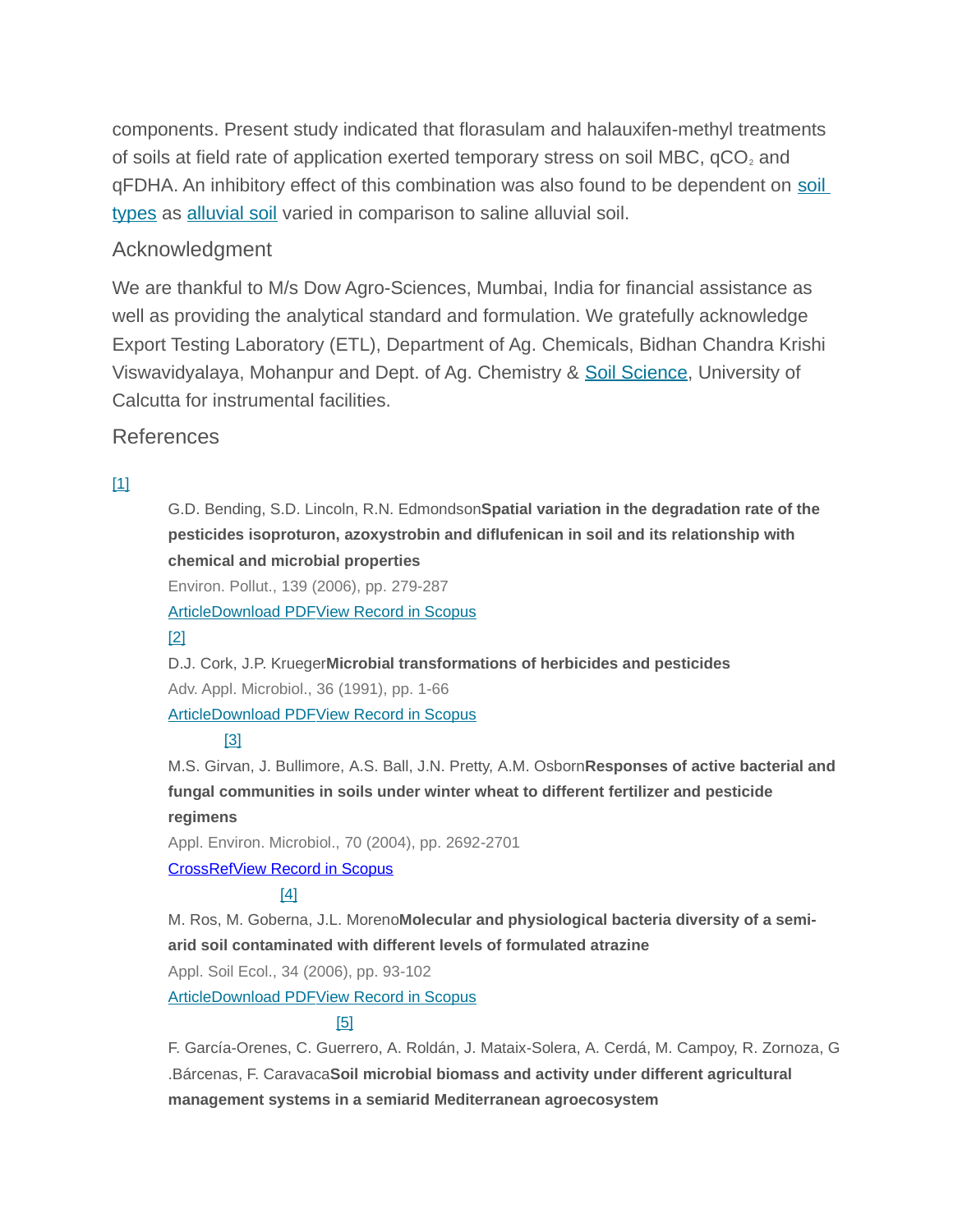Soil Tillage Res., 109 (2010), pp. 110-115

**Article [Download PDF](https://www.sciencedirect.com/science/article/pii/S0167198710000838/pdfft?md5=49f4b4f7ad8fec2c1d770529ea5c1503&pid=1-s2.0-S0167198710000838-main.pdf)[View Record in Scopus](https://www.scopus.com/inward/record.url?eid=2-s2.0-77955051505&partnerID=10&rel=R3.0.0)** 

[\[6\]](https://www.sciencedirect.com/science/article/pii/S1164556316300097?via%3Dihub#bbib6)

P. Perucci, S. Dumontet, S.A. Bufo, A. Mazzatura, C. Casucci**Effects of organic amendment and herbicide treatment on soil microbial biomass**

Biol. Fertil. Soils, 32 (2000), pp. 17-23

 [CrossRef](https://doi.org/10.1007/s003740000207)[View Record in Scopus](https://www.scopus.com/inward/record.url?eid=2-s2.0-0034476757&partnerID=10&rel=R3.0.0)

#### [\[7\]](https://www.sciencedirect.com/science/article/pii/S1164556316300097?via%3Dihub#bbib7)

L. Radivojević, L. Šantrić, J.G. Umiljendić**Rimsulfuron in soil: effects on microbiological properties under varying soil conditions**

Pestic. Phytomed., 26 (2) (2011), pp. 135-140

 [CrossRef](https://doi.org/10.2298/PIF1102135R)[View Record in Scopus](https://www.scopus.com/inward/record.url?eid=2-s2.0-84864546600&partnerID=10&rel=R3.0.0)

#### [\[8\]](https://www.sciencedirect.com/science/article/pii/S1164556316300097?via%3Dihub#bbib8)

A. Sofo, A. Scopa, S. Dumontet, A. Mazzatura, V. Pasquale**Toxic effects of four sulphonylureas herbicides on soil microbial biomass** J. Environ. Sci. Health., Part B, 47 (2012), pp. 653-659

 [CrossRef](https://doi.org/10.1080/03601234.2012.669205)[View Record in Scopus](https://www.scopus.com/inward/record.url?eid=2-s2.0-84861219252&partnerID=10&rel=R3.0.0)

#### [\[9\]](https://www.sciencedirect.com/science/article/pii/S1164556316300097?via%3Dihub#bbib9)

T.W. Jabusch, R.S. Tjeerdema**Chemistry and fate of triazolopyrimidine sulfonamide herbicides** Rev. Environ. Contam. Toxicol., 193 (2008), pp. 31-52

 [CrossRef](https://doi.org/10.1007/978-0-387-73163-6_2)[View Record in Scopus](https://www.scopus.com/inward/record.url?eid=2-s2.0-77956015389&partnerID=10&rel=R3.0.0)

#### [\[10\]](https://www.sciencedirect.com/science/article/pii/S1164556316300097?via%3Dihub#bbib10)

Z. Li, W. Guan, H. Hong, Y. Ye, Y. Ma**Determination and study on residue and dissipation of florasulam in wheat and soil under field conditions** Bull. Env. Contam. Toxicol., 90 (2013), pp. 280-284

 [CrossRef](https://doi.org/10.1007/s00128-012-0916-0)[View Record in Scopus](https://www.scopus.com/inward/record.url?eid=2-s2.0-84876184061&partnerID=10&rel=R3.0.0)

## [\[11\]](https://www.sciencedirect.com/science/article/pii/S1164556316300097?via%3Dihub#bbib11)

S. Mukherjee, A. Goon, B. Ghosh, A. Kundu, K. Chakrabarti, S. Roy, A. Bhattacharyya**Persistenc e behaviour of a mixed formulation (florasulam 10% + halauxifen methyl 10.4% WG) in wheat**

J. Crop Weed, 10 (2) (2014), pp. 414-418 [View Record in Scopus](https://www.scopus.com/inward/record.url?eid=2-s2.0-84958184954&partnerID=10&rel=R3.0.0)

#### [\[12\]](https://www.sciencedirect.com/science/article/pii/S1164556316300097?via%3Dihub#bbib12)

S. Tripathi, A. Chakraborty, K. Chakrabarti, B.K. Bandyopadhyay**Enzyme activities and microbial biomass in coastal soils of India** Soil Biol. Biochem., 39 (2007), pp. 2840-2848 **Article [Download PDF](https://www.sciencedirect.com/science/article/pii/S0038071707002544/pdfft?md5=5ee210cc83204072965e2c618aa4e3b0&pid=1-s2.0-S0038071707002544-main.pdf)[View Record in Scopus](https://www.scopus.com/inward/record.url?eid=2-s2.0-34547804355&partnerID=10&rel=R3.0.0)**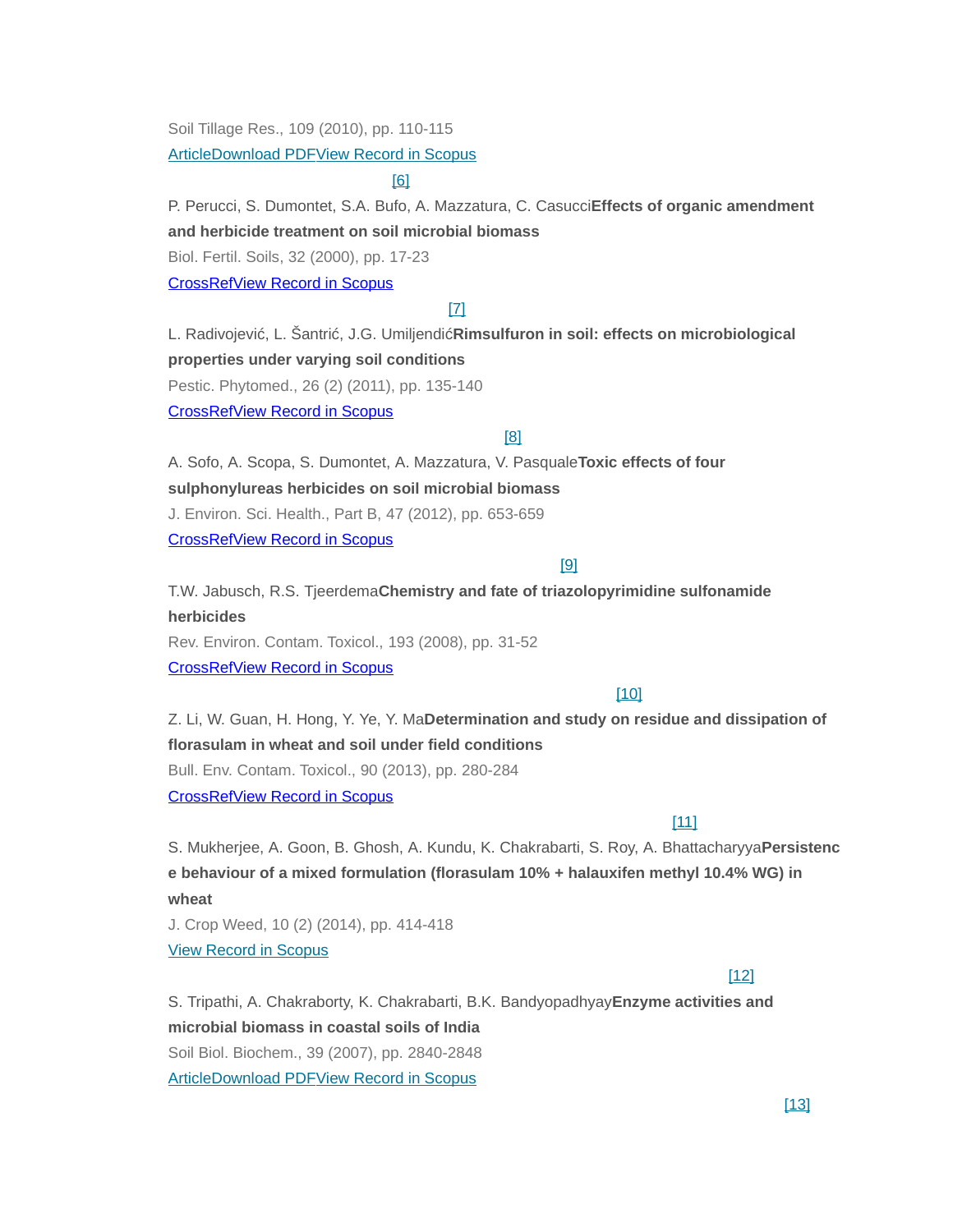D.S. Powlson, P.C. Brookers, B.T. Cristensen**Measurement of soil microbial biomass provides an early indication of changes in total soil organic matter due to straw incorporation** Soil Biol. Biochem., 39 (1987), pp. 76-86

[View Record in Scopus](https://www.scopus.com/inward/record.url?eid=2-s2.0-84958161607&partnerID=10&rel=R3.0.0)

M. Baboo, M. Pasayat, A. Samal, M. Kujur, J.K. Maharana, A.K. Patel**Effect of four herbicides on soil organic carbon, microbial biomass-c, enzyme activity and microbial populations in agricultural soil**

Int. J. Res. Environ. Sci. Te, 3 (4) (2013), pp. 100-112

[View Record in Scopus](https://www.scopus.com/inward/record.url?eid=2-s2.0-84969417475&partnerID=10&rel=R3.0.0)

[\[15\]](https://www.sciencedirect.com/science/article/pii/S1164556316300097?via%3Dihub#bbib15)

[\[16\]](https://www.sciencedirect.com/science/article/pii/S1164556316300097?via%3Dihub#bbib16)

[\[17\]](https://www.sciencedirect.com/science/article/pii/S1164556316300097?via%3Dihub#bbib17)

[\[18\]](https://www.sciencedirect.com/science/article/pii/S1164556316300097?via%3Dihub#bbib18)

[\[19\]](https://www.sciencedirect.com/science/article/pii/S1164556316300097?via%3Dihub#bbib19)

 $\Gamma$ [1](https://www.sciencedirect.com/science/article/pii/S1164556316300097?via%3Dihub#bbib14) 4  $\mathbf{I}$ 

E. Pose-Juan, M.J. Sánchez-Martín, E. Herrero-Hernández, M.S. Rodríguez-Cruz**Application of mesotrione at different doses in an amended soil: dissipation and effect on the soil microbial biomass and activity** Sci. Total Environ., 536 (1) (2015), pp. 31-38  [Article](https://www.sciencedirect.com/science/article/pii/S004896971530382X) [Download PDF](https://www.sciencedirect.com/science/article/pii/S004896971530382X/pdfft?md5=49d9e70bddcae899cc74016afe2c3553&pid=1-s2.0-S004896971530382X-main.pdf)[View Record in Scopus](https://www.scopus.com/inward/record.url?eid=2-s2.0-84937053251&partnerID=10&rel=R3.0.0)

H.R. Gerber, J.P.E. Anderson, B. Bugel-Mongensen, D. Castle, K.H. Domsch, H.P. Mal Komes, D.J.Arnold, H.V.D. Werf, R. Verbeken, J.W. Vonk**Revision of recommended laboratory tests for assessing side effects of pesticides on soil microflora** Toxicol. Environ. Chem., 30 (1991), pp. 249-269  [CrossRef](https://doi.org/10.1080/02772249109357663)[View Record in Scopus](https://www.scopus.com/inward/record.url?eid=2-s2.0-5244315084&partnerID=10&rel=R3.0.0)

T.H. Anderson, K.H. Domsch**Determination of eco-physiological maintenance requirements of soil microorganisms in dormant state** Biol. Fertil. Soils, 1 (1985), pp. 81-89 [View Record in Scopus](https://www.scopus.com/inward/record.url?eid=2-s2.0-0001885816&partnerID=10&rel=R3.0.0)

F. Sannino, L. Gianfreda**Pesticide influence on soil enzymatic activities** Chemosphere, 45 (2001), pp. 417-425 **Article [Download PDF](https://www.sciencedirect.com/science/article/pii/S0045653501000455/pdfft?md5=6dec8df109494da8fd4ec9db94ac6037&pid=1-s2.0-S0045653501000455-main.pdf)[View Record in Scopus](https://www.scopus.com/inward/record.url?eid=2-s2.0-0034804619&partnerID=10&rel=R3.0.0)** 

M.A. Tabatabai**Soil enzymes**

R.W. Weaver, J.S. Angel, P.S. Bottomley (Eds.), Methods of Soil Analysis. Part 2: Microbial and Biochemical Properties, Soil Science Society America, Madison, WI, USA (1994), pp. 775-833 [View Record in Scopus](https://www.scopus.com/inward/record.url?eid=2-s2.0-18644376848&partnerID=10&rel=R3.0.0)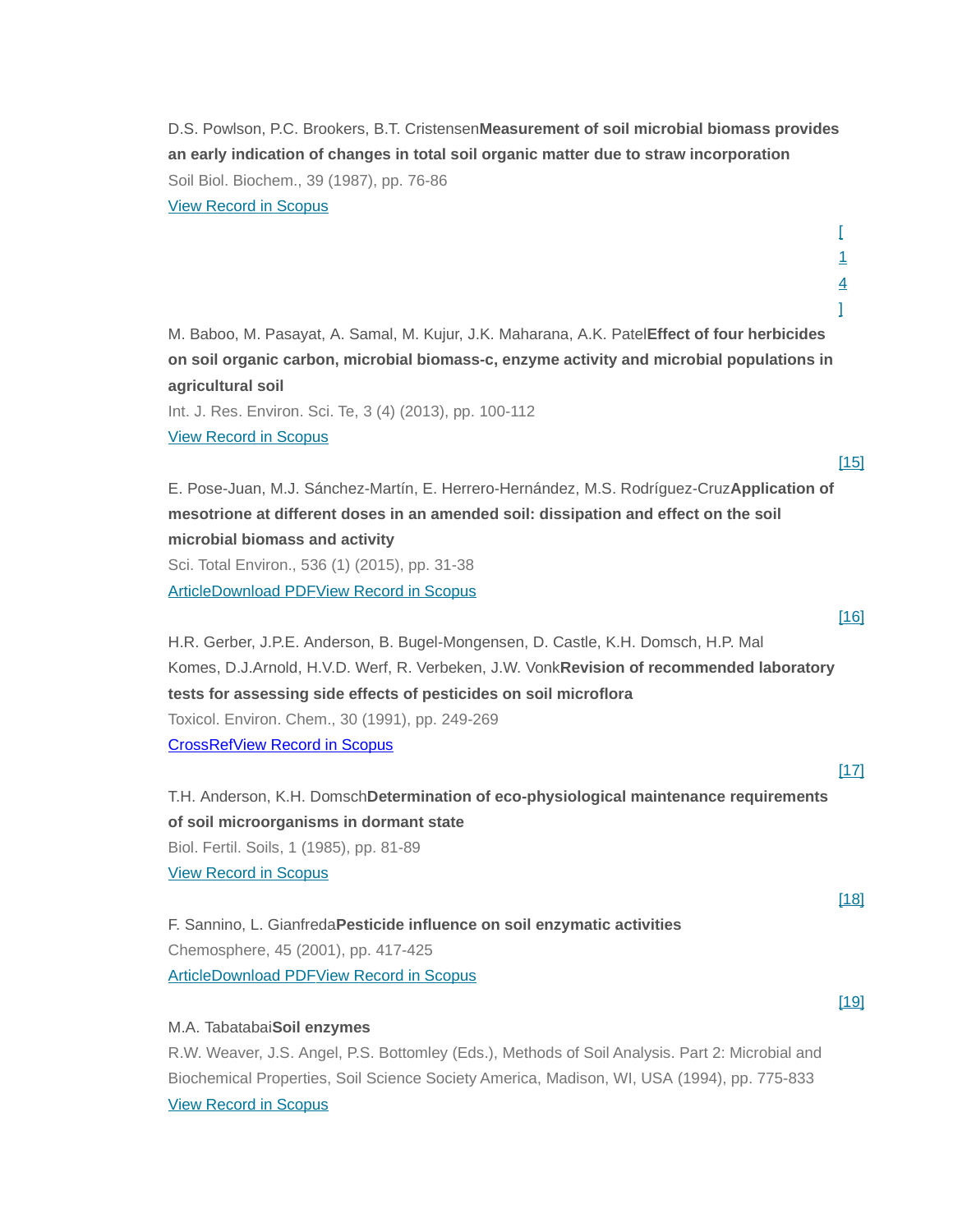R.P. Dick, D.P. Breakwell, R.F. Turco**Soil enzyme activities and biodiversity measurements as integrative microbiological indicators** J.W. Doran, A.J. Jones (Eds.), Methods for Assessing Soil Quality, Special Publication No. 49, Soil Science Society America, Madison, WI, USA (1996), pp. 247-271 [View Record in Scopus](https://www.scopus.com/inward/record.url?eid=2-s2.0-79957851294&partnerID=10&rel=R3.0.0) [\[21\]](https://www.sciencedirect.com/science/article/pii/S1164556316300097?via%3Dihub#bbib21) R.P. Dick**Soil enzyme activities as indicators of soil quality** J.W. Doran, D.C. Coleman, D.F. Bezdicek, B.A. Stewart (Eds.), Defining Soil Quality for Sustainable Environment. Special Publication No. 35, Soil Science Society of America, Inc, Madison, WI (1994), pp. 107-124 [View Record in Scopus](https://www.scopus.com/inward/record.url?eid=2-s2.0-0028601694&partnerID=10&rel=R3.0.0) [\[22\]](https://www.sciencedirect.com/science/article/pii/S1164556316300097?via%3Dihub#bbib22) R.M. Niemi, I. Heiskanen, J.H. Ahtiainen, A. Rahkonen, K. Mäntykoski, L. Welling, P. Laitinen, P.R uuttunen**Microbial toxicity and impacts on soil enzyme activities of pesticides used in potato cultivation** Appl. Soil Ecol., 41 (2009), pp. 293-304  [Article](https://www.sciencedirect.com/science/article/pii/S0929139308001960) [Download PDF](https://www.sciencedirect.com/science/article/pii/S0929139308001960/pdfft?md5=8f0c4030c7fbc142eeb6fd9a46f7b6d8&pid=1-s2.0-S0929139308001960-main.pdf)[View Record in Scopus](https://www.scopus.com/inward/record.url?eid=2-s2.0-60549106178&partnerID=10&rel=R3.0.0) [\[23\]](https://www.sciencedirect.com/science/article/pii/S1164556316300097?via%3Dihub#bbib23) M. Tejada**Evolution of soil biological properties after addition of glyphosate, diflufenican and glyphosate plus diflufenican herbicides** Chemosphere, 76 (2009), pp. 365-373  [Article](https://www.sciencedirect.com/science/article/pii/S0045653509003567) [Download PDF](https://www.sciencedirect.com/science/article/pii/S0045653509003567/pdfft?md5=92c1daa2423bb288e021a60716b8caab&pid=1-s2.0-S0045653509003567-main.pdf)[View Record in Scopus](https://www.scopus.com/inward/record.url?eid=2-s2.0-67349272257&partnerID=10&rel=R3.0.0) [\[24\]](https://www.sciencedirect.com/science/article/pii/S1164556316300097?via%3Dihub#bbib24) W. Riah, K. Laval, E. Laroche-Ajzenberg, C. Mougin, X. Latour, I. Trinsoutrot-Gattin**Effects of pesticides on soil enzymes: a review** Environ. Chem. Lett., 12 (2014), pp. 257-273  [CrossRef](https://doi.org/10.1007/s10311-014-0458-2)[View Record in Scopus](https://www.scopus.com/inward/record.url?eid=2-s2.0-84899961381&partnerID=10&rel=R3.0.0) [\[25\]](https://www.sciencedirect.com/science/article/pii/S1164556316300097?via%3Dihub#bbib25) J. Schnürer, T. Rosswall**Fluorescein diacetate hydrolysis as a measure of total microbial activity in soil and litter** Appl. Environ. Microbiol., 43 (1982), pp. 1256-1261 [View Record in Scopus](https://www.scopus.com/inward/record.url?eid=2-s2.0-0019966926&partnerID=10&rel=R3.0.0) [\[26\]](https://www.sciencedirect.com/science/article/pii/S1164556316300097?via%3Dihub#bbib26) C. Janvier, F. Villeneuve, C. Alabouvette, V. Edel-Hermann, T. Mateille, C. Steinberg**Soil health through soil disease suppression: which strategy from descriptors to indicators?** Soil Biol. Biochem., 39 (2007), pp. 1-23

**Article [Download PDF](https://www.sciencedirect.com/science/article/pii/S0038071706003142/pdfft?md5=65dad426e5db832f8a5948c38616a736&pid=1-s2.0-S0038071706003142-main.pdf)[View Record in Scopus](https://www.scopus.com/inward/record.url?eid=2-s2.0-33750931826&partnerID=10&rel=R3.0.0)** 

[\[27\]](https://www.sciencedirect.com/science/article/pii/S1164556316300097?via%3Dihub#bbib27)

[\[20\]](https://www.sciencedirect.com/science/article/pii/S1164556316300097?via%3Dihub#bbib20)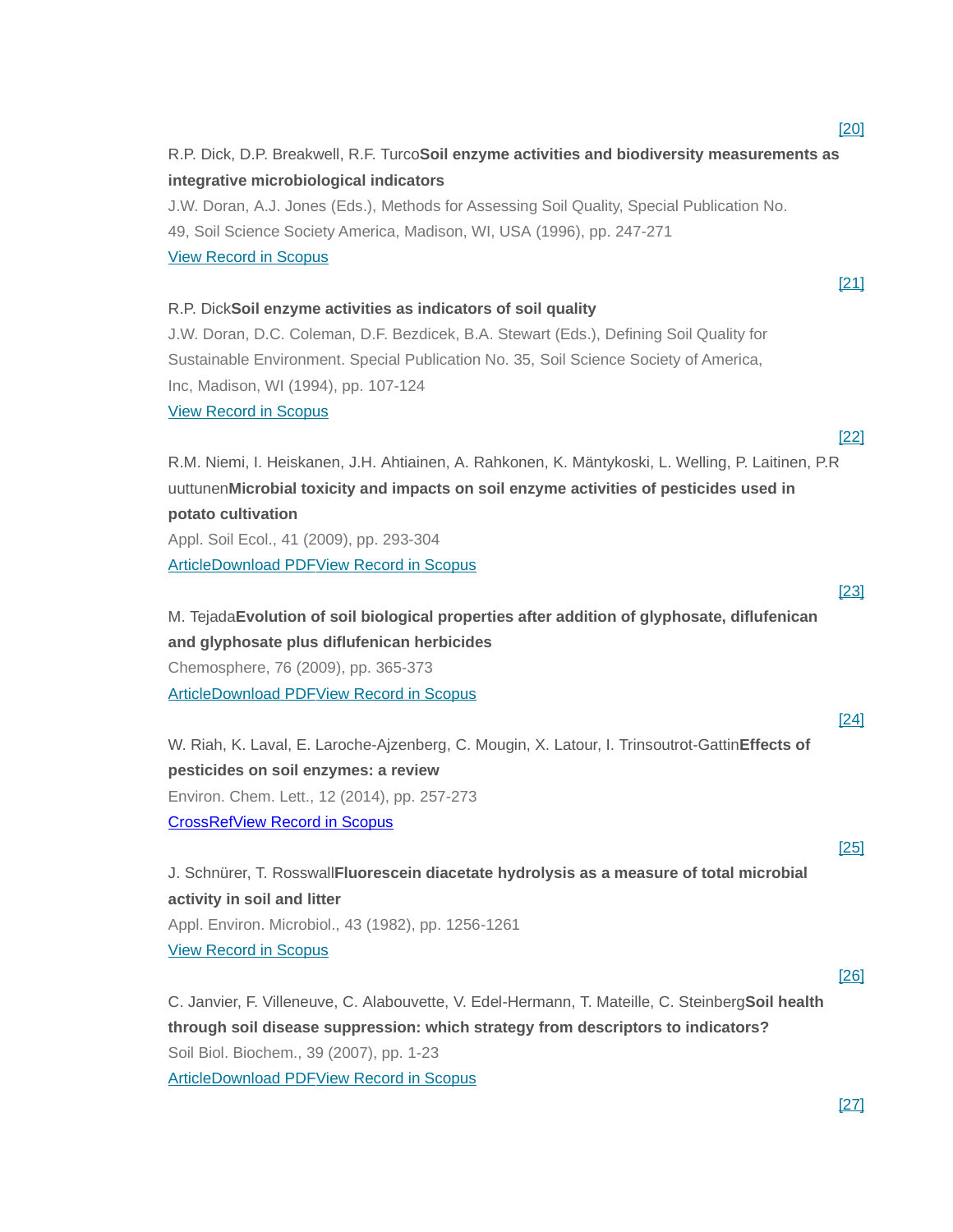#### M.L. Jackson**Soil Chemical Analysis**

Prentice Hall of India, New Delhi (1967)

|                                                                                             | $[28]$ |
|---------------------------------------------------------------------------------------------|--------|
| L. SommervillePerspective on side effect testing                                            |        |
| L. Sommerville, M.P. Greaves (Eds.), Pesticide Effects on Soil Microflora, Taylor and       |        |
| Francis, London(1987), pp. 5-13                                                             |        |
|                                                                                             | [29]   |
| M. Cycoń, M. Wójcikb, S. Borymskic, Z. Piotrowska-SegetcShort-term effects of the herbicide |        |
| napropamide on the activity and structure of the soil microbial community assessed by       |        |
| the multi-approach analysis                                                                 |        |
| Appl. Soil Ecol., 66 (2013), pp. 8-18                                                       |        |
| <b>ArticleDownload PDFView Record in Scopus</b>                                             |        |
|                                                                                             | [30]   |
| R.G. JoergensenMicrobial biomass                                                            |        |
| K. Alef, P. Nannipieri (Eds.), Methods in Applied Soil Microbiology and                     |        |
| Biochemistry, Academic, London(1995), pp. 382-386                                           |        |
|                                                                                             | $[31]$ |
| E.D. Vance, P.C. Brookes, D.S. JenkinsonAn extraction method for measuring soil microbial   |        |
| biomass-C                                                                                   |        |
| Soil Biol. Biochem., 19 (1987), pp. 703-707                                                 |        |
| <b>ArticleDownload PDFView Record in Scopus</b>                                             |        |
|                                                                                             | $[32]$ |
| K. AlefEstimation of soil respiration                                                       |        |
| K. Alef, P. Nannipieri (Eds.), Methods in Applied Soil Microbiology and                     |        |
|                                                                                             |        |
| Biochemistry, Academic, London(1995), pp. 215-216                                           |        |
|                                                                                             | $[33]$ |
| K. Alef, P. Nannipieriß-glucosidase activity                                                |        |
| K. Alef, P. Nannipieri (Eds.), Methods in Applied Soil Microbiology and                     |        |
| Biochemistry, Academic, London(1995), pp. 350-352                                           |        |
|                                                                                             | $[34]$ |
| W.M. HoskinsMathematical treatment of the rate of loss of pesticide residue                 |        |
| Pl. Prot. Bull., 9 (1961), pp. 163-168                                                      |        |
|                                                                                             | $[35]$ |
| E. Topp, T. Vallaeys, G. Soulas Pesticides: microbial degradation and effects on            |        |
| microorganisms                                                                              |        |
| J.D. VanElsas, J.T. Trevors, E.M.H. Wellington (Eds.), Modern Soil Microbiology, Marcel     |        |
| Dekker, New York (1997), pp. 547-575                                                        |        |

[\[36\]](https://www.sciencedirect.com/science/article/pii/S1164556316300097?via%3Dihub#bbib36)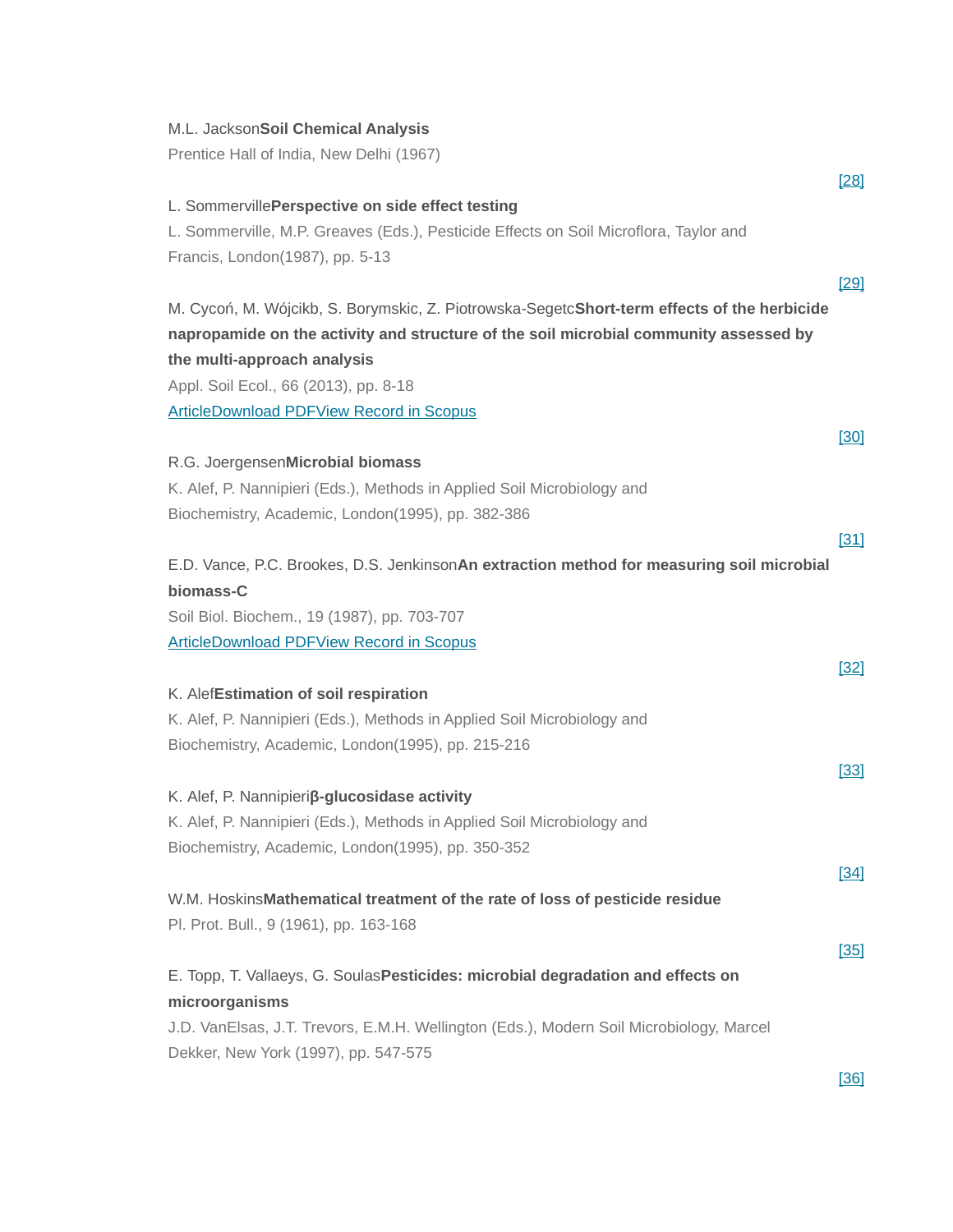E. Schuster, D. Schroder**Side effects of sequentially applied pesticides on non-target soil microorganism: field experiments** Soil Biol. Biochem., 22 (1990), pp. 367-373  [Article](https://www.sciencedirect.com/science/article/pii/003807179090115G) [Download PDF](https://www.sciencedirect.com/science/article/pii/003807179090115G/pdf?md5=dcfc195857bda06eea483885bd68b4b7&pid=1-s2.0-003807179090115G-main.pdf)[View Record in Scopus](https://www.scopus.com/inward/record.url?eid=2-s2.0-0025233147&partnerID=10&rel=R3.0.0) [\[37\]](https://www.sciencedirect.com/science/article/pii/S1164556316300097?via%3Dihub#bbib37) M. Kah, S. Beulke, C.D. Brown**Factors influencing degradation of pesticides in soil** J. Agric. Food Chem., 55 (2007), pp. 4487-4492  [CrossRef](https://doi.org/10.1021/jf0635356)[View Record in Scopus](https://www.scopus.com/inward/record.url?eid=2-s2.0-34250638747&partnerID=10&rel=R3.0.0) [\[38\]](https://www.sciencedirect.com/science/article/pii/S1164556316300097?via%3Dihub#bbib38) C. Vischetti, P. Perucci, L. Scarponi**Relationship between rimsulfuron degradation and microbial biomass content in a clay loam soil** Biol. Fertil. Soils, 31 (2000), pp. 310-314  [CrossRef](https://doi.org/10.1007/s003740050661)[View Record in Scopus](https://www.scopus.com/inward/record.url?eid=2-s2.0-0034086801&partnerID=10&rel=R3.0.0) [\[39\]](https://www.sciencedirect.com/science/article/pii/S1164556316300097?via%3Dihub#bbib39) J.P.E. Anderson, D. Castle, H. Ehle, D. Eichler, H.T. Lacrman, G. Mass, H.P. Malkomes**Guideline s for the Official Testing of Plant Protection Chemicals** (second ed.), Biologische Bundesanstalt fur Land-use Forstwirtsshaft, Braunschweig, Germany (1992) part VI, 1–1, Effects on the activity of soil micro-flora [\[40\]](https://www.sciencedirect.com/science/article/pii/S1164556316300097?via%3Dihub#bbib40) F. Gil-Sotres, C. Trasar-Cepedab, M.C. Leirósa, S. Seoanea**Different approaches to evaluating soil quality using biochemical properties** Soil Biol. Biochem., 37 (2005), pp. 877-887 **Article [Download PDF](https://www.sciencedirect.com/science/article/pii/S0038071704003785/pdfft?md5=6b25a23f5ef461d6fdef1f3836793099&pid=1-s2.0-S0038071704003785-main.pdf)[View Record in Scopus](https://www.scopus.com/inward/record.url?eid=2-s2.0-14644418465&partnerID=10&rel=R3.0.0)** [\[41\]](https://www.sciencedirect.com/science/article/pii/S1164556316300097?via%3Dihub#bbib41) S. Tripathi, A. Chakraborty, K. Chakrabarti**Microbial biomass and activities in coastal saline soils of West Bengal** J. Ind. Soc. Coast. Agr. Res., 19 (2001), pp. 129-133  [CrossRef](https://doi.org/10.1177/097133360101300201)[View Record in Scopus](https://www.scopus.com/inward/record.url?eid=2-s2.0-77950374963&partnerID=10&rel=R3.0.0) [\[42\]](https://www.sciencedirect.com/science/article/pii/S1164556316300097?via%3Dihub#bbib42) A. Bishnu, A. Chakraborty, K. Chakrabarti, T. Saha**Ethion degradation and its correlation with microbial and biochemical parameters of tea soils** Biol. Fertil. Soils, 48 (2012), pp. 19-29  [CrossRef](https://doi.org/10.1007/s00374-011-0606-9)[View Record in Scopus](https://www.scopus.com/inward/record.url?eid=2-s2.0-84855290988&partnerID=10&rel=R3.0.0) [\[43\]](https://www.sciencedirect.com/science/article/pii/S1164556316300097?via%3Dihub#bbib43) T.R.G. Gray**Methods for studying the microbial ecology of soil** R. Grigorova, J.R. Norris (Eds.), Methods in Microbiology, Academic Press, London (1990),

pp. 309-342

 [Article](https://www.sciencedirect.com/science/article/pii/S0580951708702472) [Download PDF](https://www.sciencedirect.com/science/article/pii/S0580951708702472/pdf?md5=7097dd7d21b563a634b3a03146a6a87b&pid=1-s2.0-S0580951708702472-main.pdf)[View Record in Scopus](https://www.scopus.com/inward/record.url?eid=2-s2.0-77956863714&partnerID=10&rel=R3.0.0)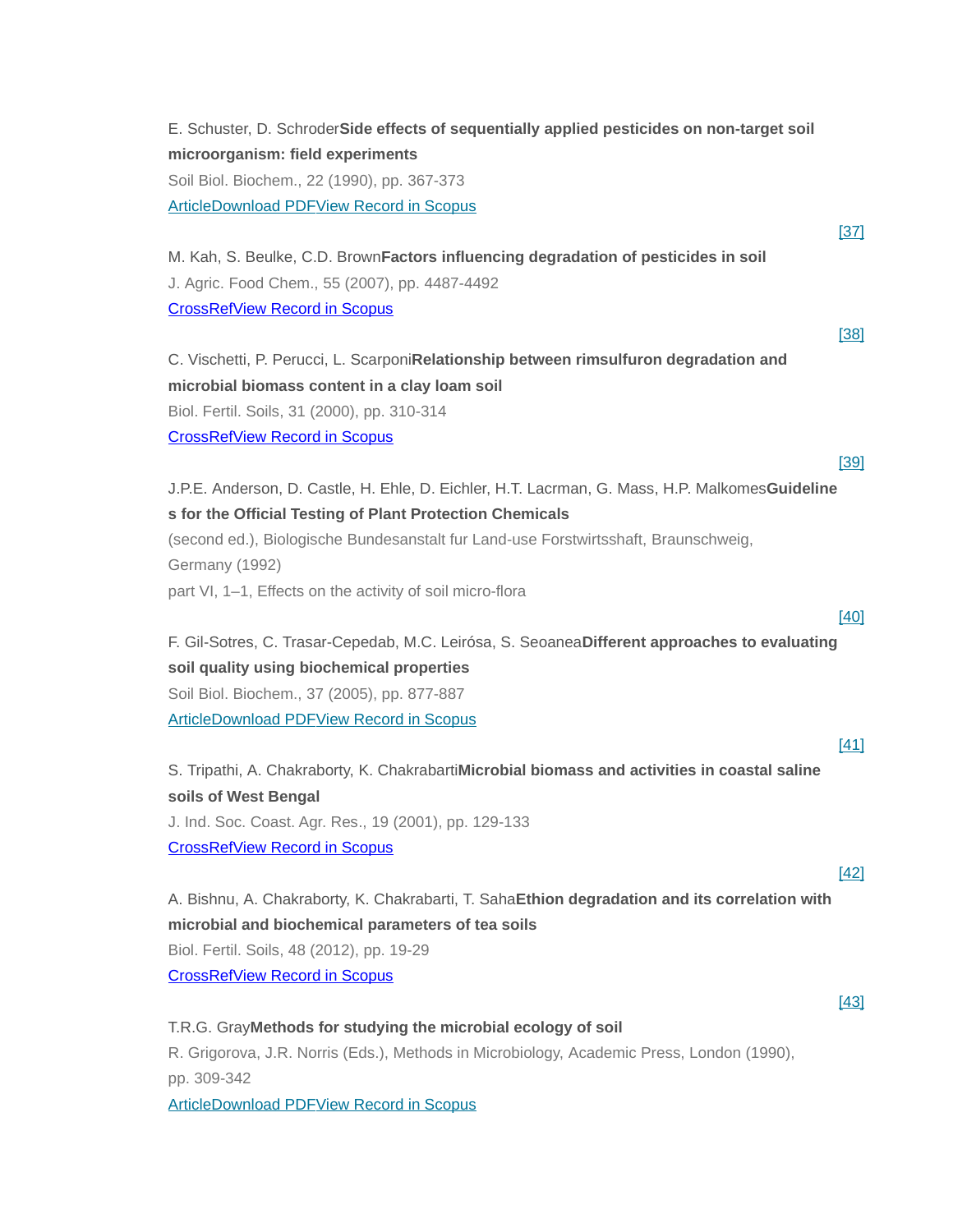J.P.E. Anderson, K.H. Domsch**A physiological method for quantitative measurement of soil microbial biomass in soils** Soil Biol. Biochem., 10 (1978), pp. 215-221 **Article [Download PDF](https://www.sciencedirect.com/science/article/pii/0038071778900998/pdf?md5=3c57a9ba985d40ee2a626cb8f712a452&pid=1-s2.0-0038071778900998-main.pdf)[View Record in Scopus](https://www.scopus.com/inward/record.url?eid=2-s2.0-34247275586&partnerID=10&rel=R3.0.0)** 

W. Cheng, Q. Zhang, D.C. Coleman, C.R. Caroll, C.A. Hoffmann**Is available carbon limiting microbial respiration in the rhizosphere?** Spol. Biol. Biochem., 28 (1996), pp. 1283-1288  [Article](https://www.sciencedirect.com/science/article/pii/S0038071796001381) [Download PDF](https://www.sciencedirect.com/science/article/pii/S0038071796001381/pdf?md5=8fdaee216a5e31fb2450cd582a10303d&pid=1-s2.0-S0038071796001381-main.pdf)[View Record in Scopus](https://www.scopus.com/inward/record.url?eid=2-s2.0-0030265340&partnerID=10&rel=R3.0.0)

J.L. Moreno, A. Aliaga, S. Navarro, T. Hernández, C. García**Effects of atrazine on microbial activity in semiarid soil** Appl. Soil Ecol., 35 (2007), pp. 120-127

 [Article](https://www.sciencedirect.com/science/article/pii/S092913930600117X) [Download PDF](https://www.sciencedirect.com/science/article/pii/S092913930600117X/pdfft?md5=33c54034c0fc02df02050c37786e43fa&pid=1-s2.0-S092913930600117X-main.pdf)[View Record in Scopus](https://www.scopus.com/inward/record.url?eid=2-s2.0-33750735061&partnerID=10&rel=R3.0.0)

#### [\[47\]](https://www.sciencedirect.com/science/article/pii/S1164556316300097?via%3Dihub#bbib47)

T.H. Anderson, K.H. Domsch**Application of ecophysical quotients (qCO<sup>2</sup> and q<sup>D</sup> ) on microbial biomass from soils of different cropping histories** Soil Biol. Biochem., 22 (1990), pp. 251-255  [Article](https://www.sciencedirect.com/science/article/pii/003807179090094G) [Download PDF](https://www.sciencedirect.com/science/article/pii/003807179090094G/pdf?md5=631585de2a33645ce0c47698cb4a1b73&pid=1-s2.0-003807179090094G-main.pdf)[View Record in Scopus](https://www.scopus.com/inward/record.url?eid=2-s2.0-0025244812&partnerID=10&rel=R3.0.0)

#### [\[48\]](https://www.sciencedirect.com/science/article/pii/S1164556316300097?via%3Dihub#bbib48)

E. Gómez, L. Ferreras, L. Lovotti, E. Fernández**Impact of glyphosate on microbial biomass and metabolic activity in a vertic argiudoll from Argentina** Eur. J. Soil Biol., 45 (2009), pp. 163-167

**Article [Download PDF](https://www.sciencedirect.com/science/article/pii/S1164556308001222/pdfft?md5=e47cafb3e5d86017bced0eb4aa74cf6c&pid=1-s2.0-S1164556308001222-main.pdf)[View Record in Scopus](https://www.scopus.com/inward/record.url?eid=2-s2.0-60349091649&partnerID=10&rel=R3.0.0)** 

#### [\[49\]](https://www.sciencedirect.com/science/article/pii/S1164556316300097?via%3Dihub#bbib49)

T.H. Anderson, K.H. Domsch**The metabolic quotient for CO<sup>2</sup> (qCO2) as a specific activity parameter to assess the effects of environmental conditions, such as pH, on the microbial biomass of forest soils**

Soil Biol. Biochem., 25 (1993), pp. 393-395

 [Article](https://www.sciencedirect.com/science/article/pii/0038071793901407) [Download PDF](https://www.sciencedirect.com/science/article/pii/0038071793901407/pdfft?md5=a68484490b472f0ec25d8f8716d8a840&pid=1-s2.0-0038071793901407-main.pdf)[View Record in Scopus](https://www.scopus.com/inward/record.url?eid=2-s2.0-20444447390&partnerID=10&rel=R3.0.0)

#### [\[50\]](https://www.sciencedirect.com/science/article/pii/S1164556316300097?via%3Dihub#bbib50)

#### E.P. Odum**Trends expected in stressed ecosystems**

BioSciences, 35 (1985), pp. 419-422

#### **[CrossRef](https://doi.org/10.2307/1310021)**

#### [\[51\]](https://www.sciencedirect.com/science/article/pii/S1164556316300097?via%3Dihub#bbib51)

M.D. Wallenstein, R.G. Burns**Ecology of extracellular enzyme activities and organic matter degradation in soil: a complex community-driven process**

# [\[46\]](https://www.sciencedirect.com/science/article/pii/S1164556316300097?via%3Dihub#bbib46)

[\[45\]](https://www.sciencedirect.com/science/article/pii/S1164556316300097?via%3Dihub#bbib45)